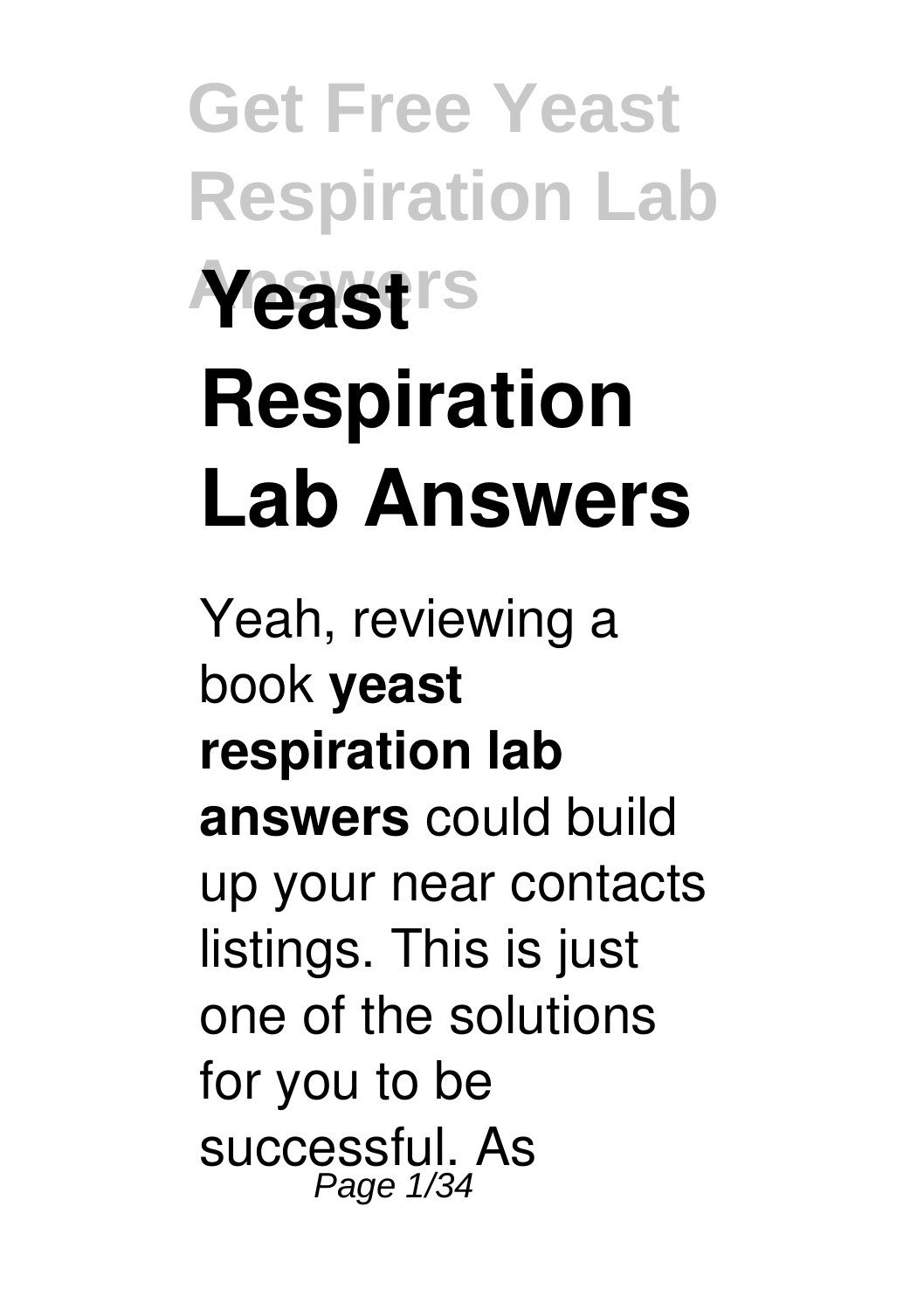**Answers** understood, triumph does not suggest that you have fabulous points.

Comprehending as competently as settlement even more than new will give each success. adjacent to, the broadcast as without difficulty as sharpness of this yeast Page 2/34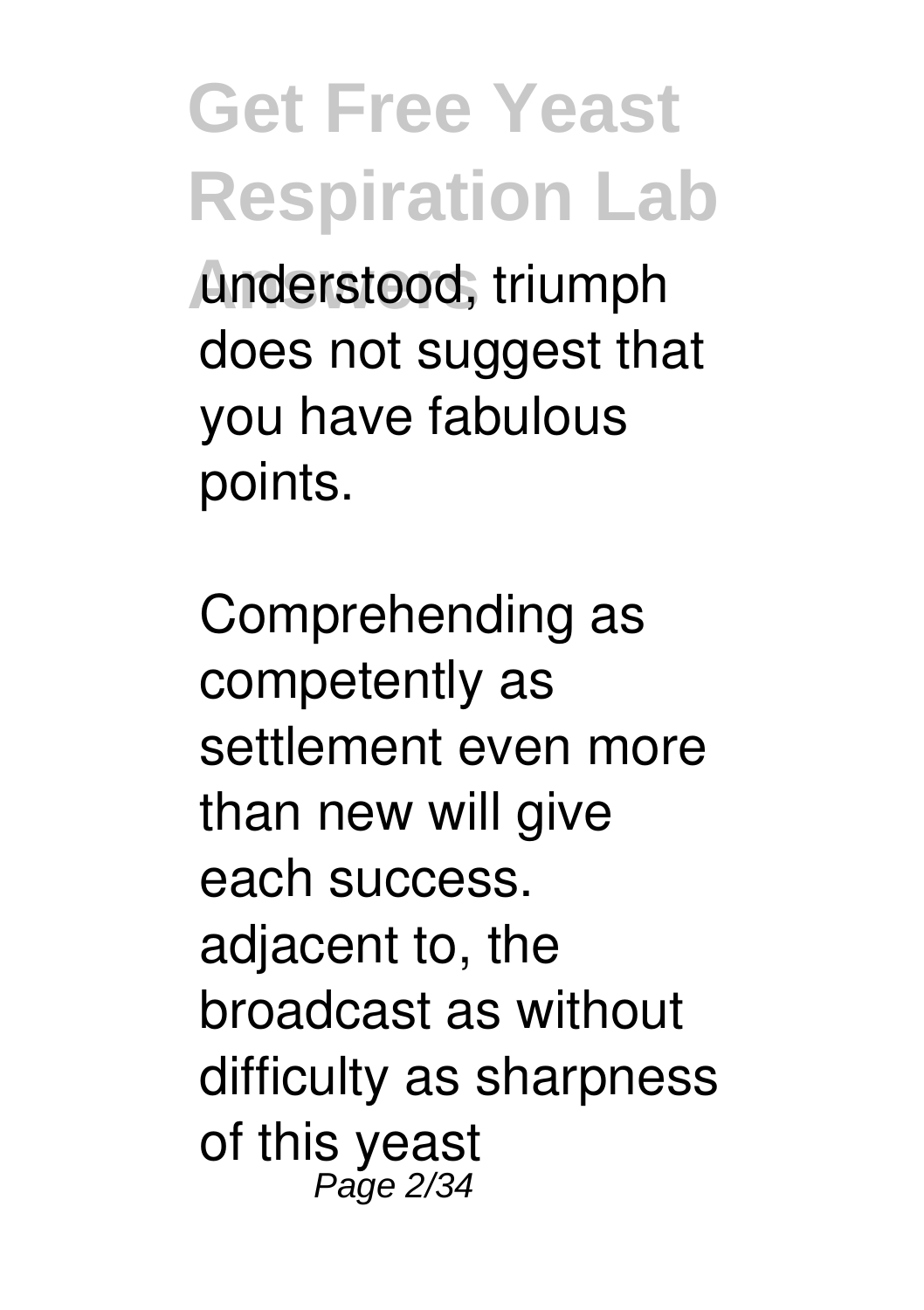**respiration** lab answers can be taken as capably as picked to act.

*Science – Yeast Experiment: measuring respiration in yeast – Think like a scientist (8/10)* Anaerobic Respiration in Yeast Rate of Respiration in YeastFermentation of Page 3/34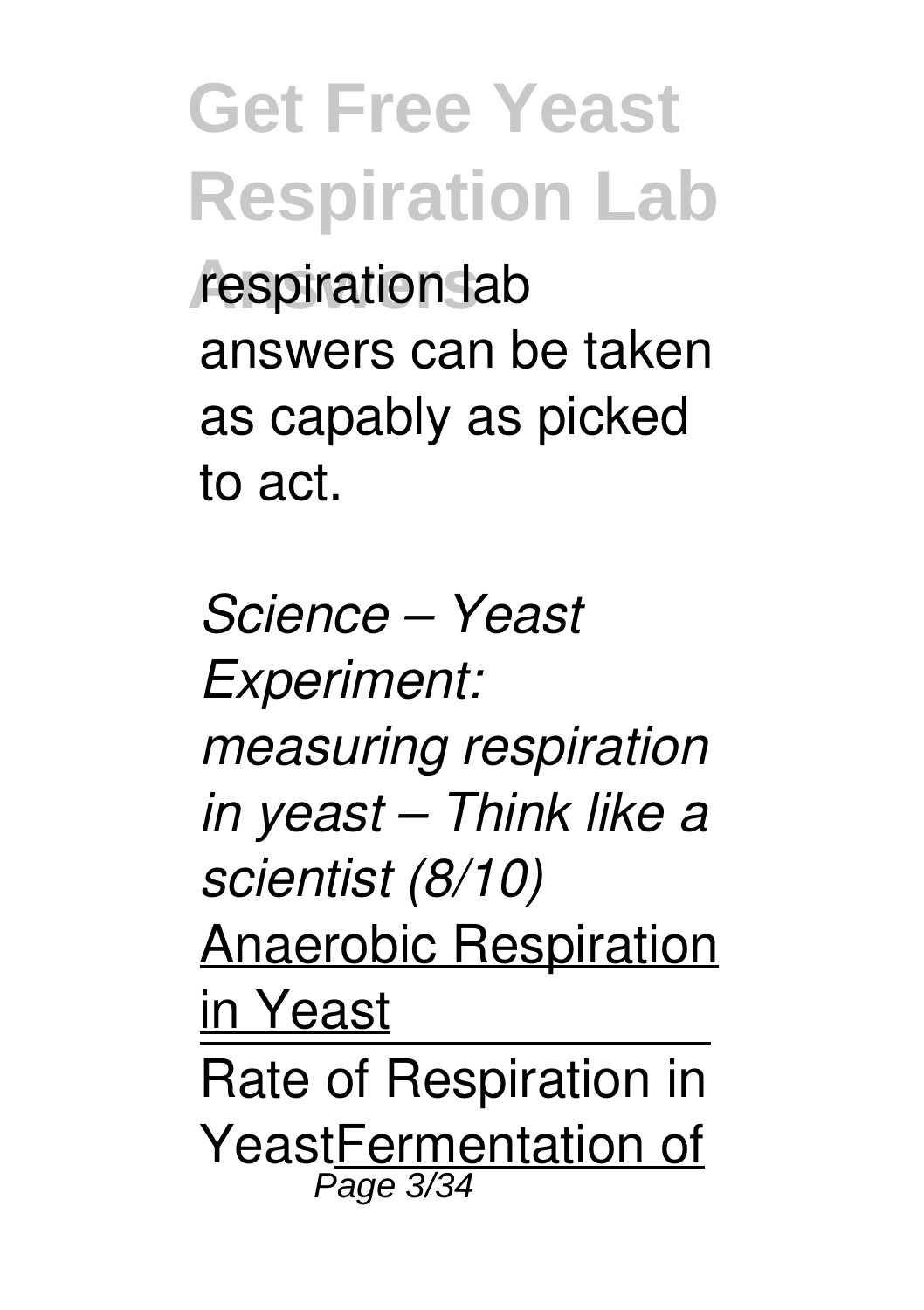**Get Free Yeast Respiration Lab Answers** Yeast \u0026 Sugar - The Sci Guys: Science at Home CW Bio Yeast Respiration Lab *Yeast and methylene blue experiment* Fermentation Lab Movie Yeast and Fermentation: Experiment *Lab 4 - Anaerobic Respiration of Yeast Yeast Respiration Lab -* Page 4/34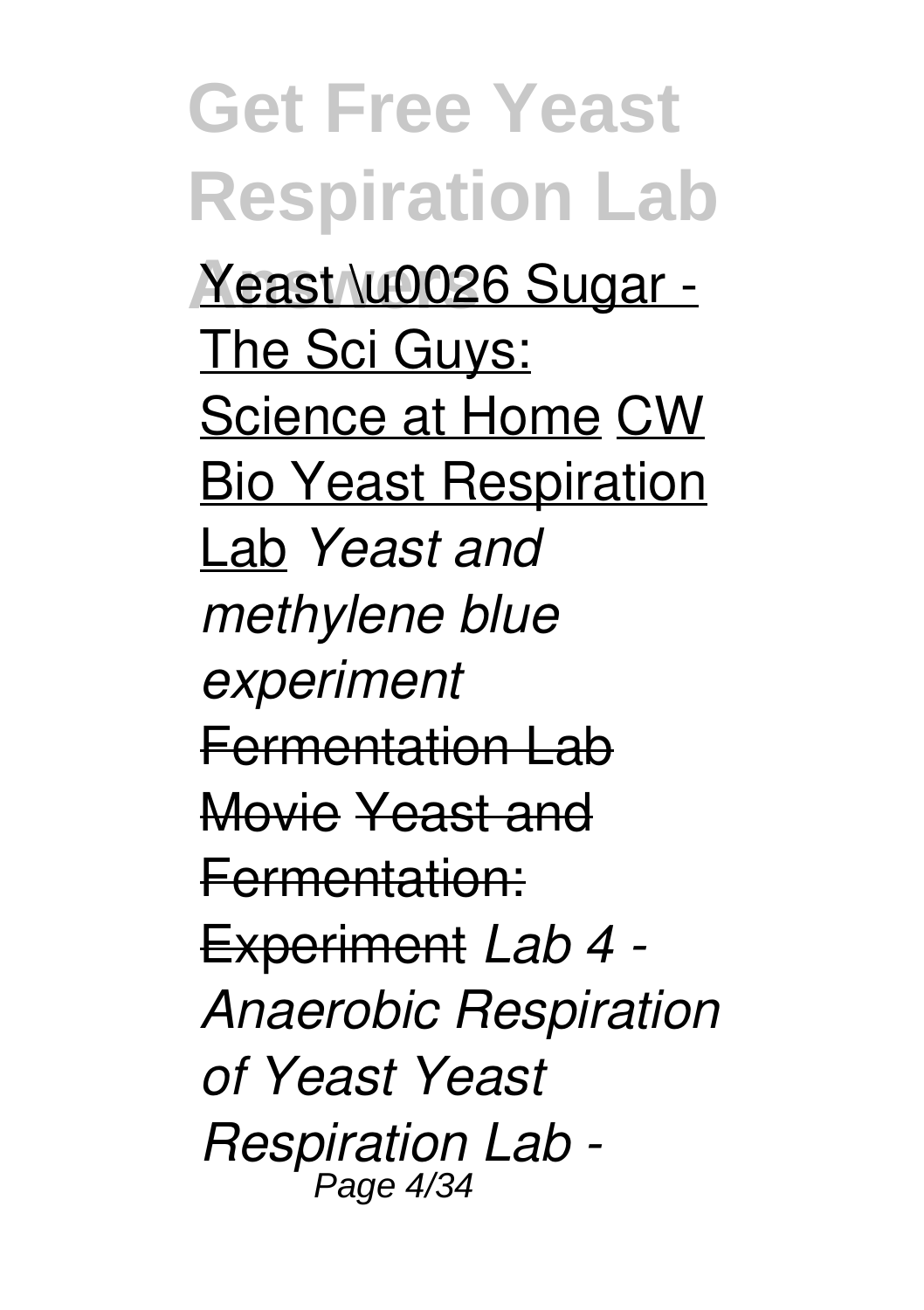**Answers** *Results After 30 Minutes* Cellular Respiration Lab Walkthrough Lab: Yeast and Cellular Respiration **Bioprocessing Part 1: Fermentation** *Cellular respiration in plants* Cultivate Your Own Wild Yeast Starter *Is Yeast Alive? LAB* Yeast Air Balloon Biology and<br><sup>23,4</sup> <sup>Page</sup>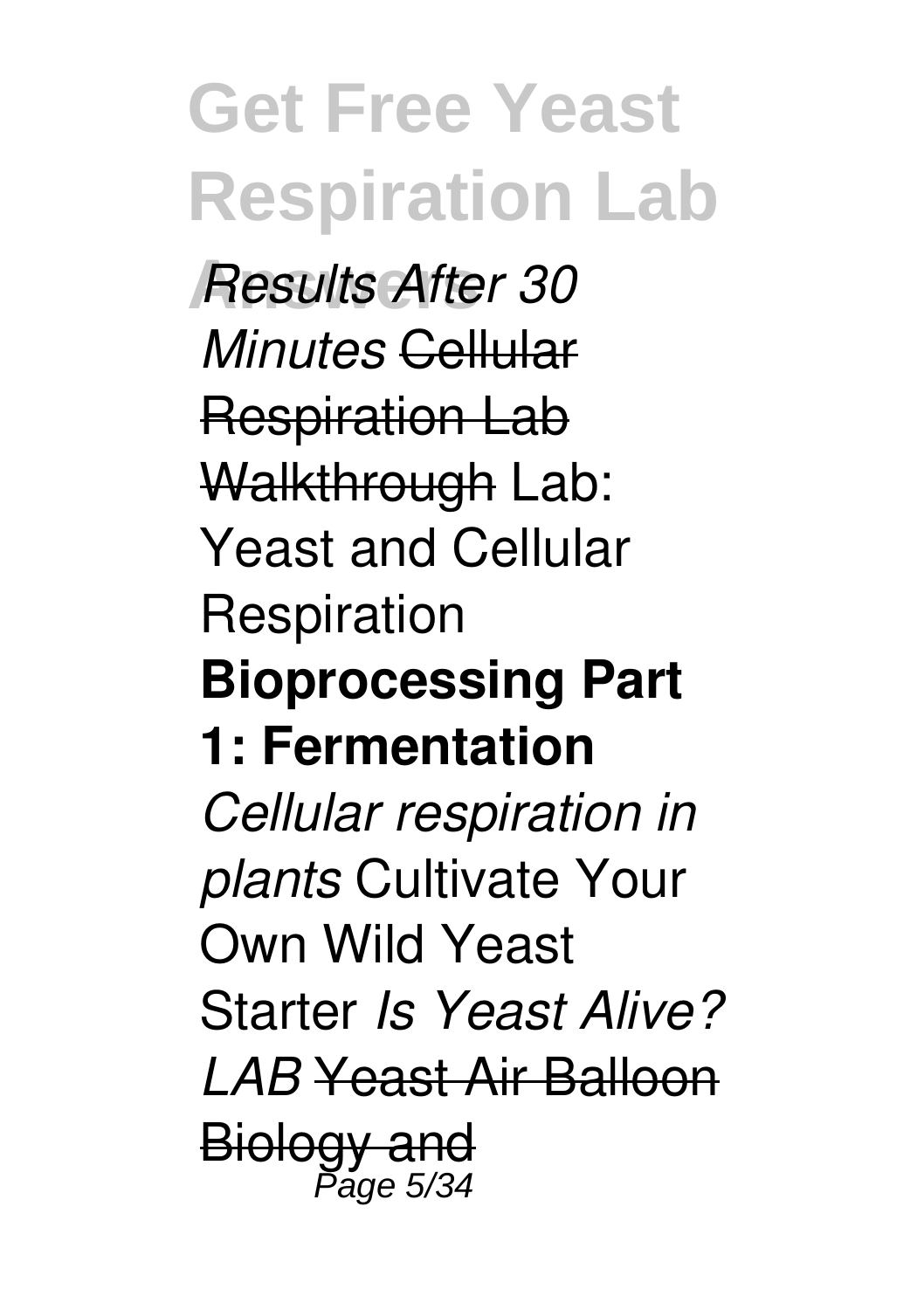**Chemistry** S Respiration and Respirometers**How Yeast Works in Bread**

Blowing Up a Balloon with YeAst*experiment with yeast* Respiration Experiments - GCSE Biology (9-1) *Respiration A-level Required Practical: Effect of temperature on dehydrogenase in* Page 6/34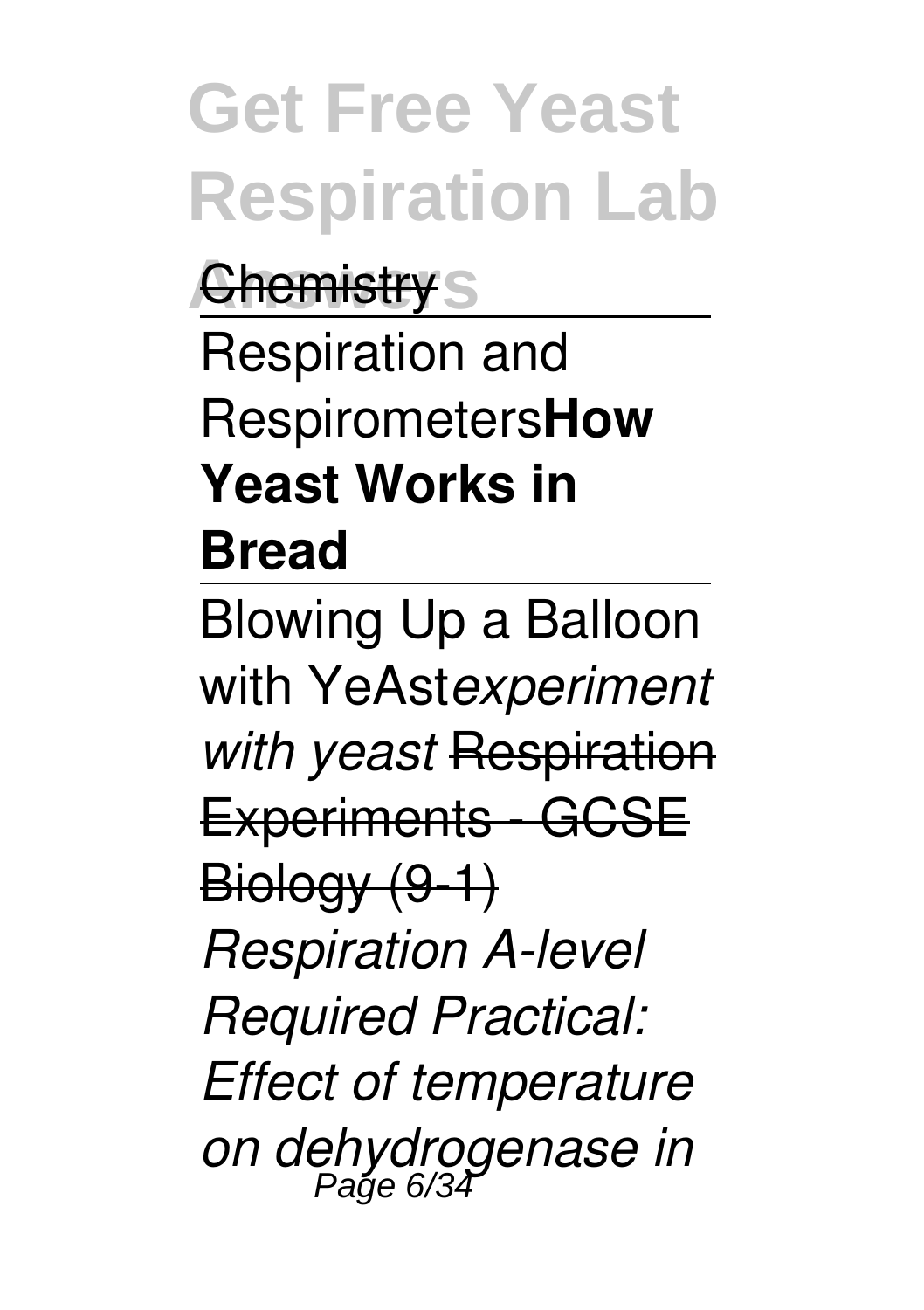**Answers** *yeast using TTC Yeast Respiration Experiment (HS-LS2-5)* Sugar Yeast Experiment - Sick Science! #229 *Fermentation in Yeast Experiment Yeast Fermentation Balloon Lab Bromothymol Blue Lab Cellular Respiration Lab Bromothymol Blue Cellular Respiration* Page 7/34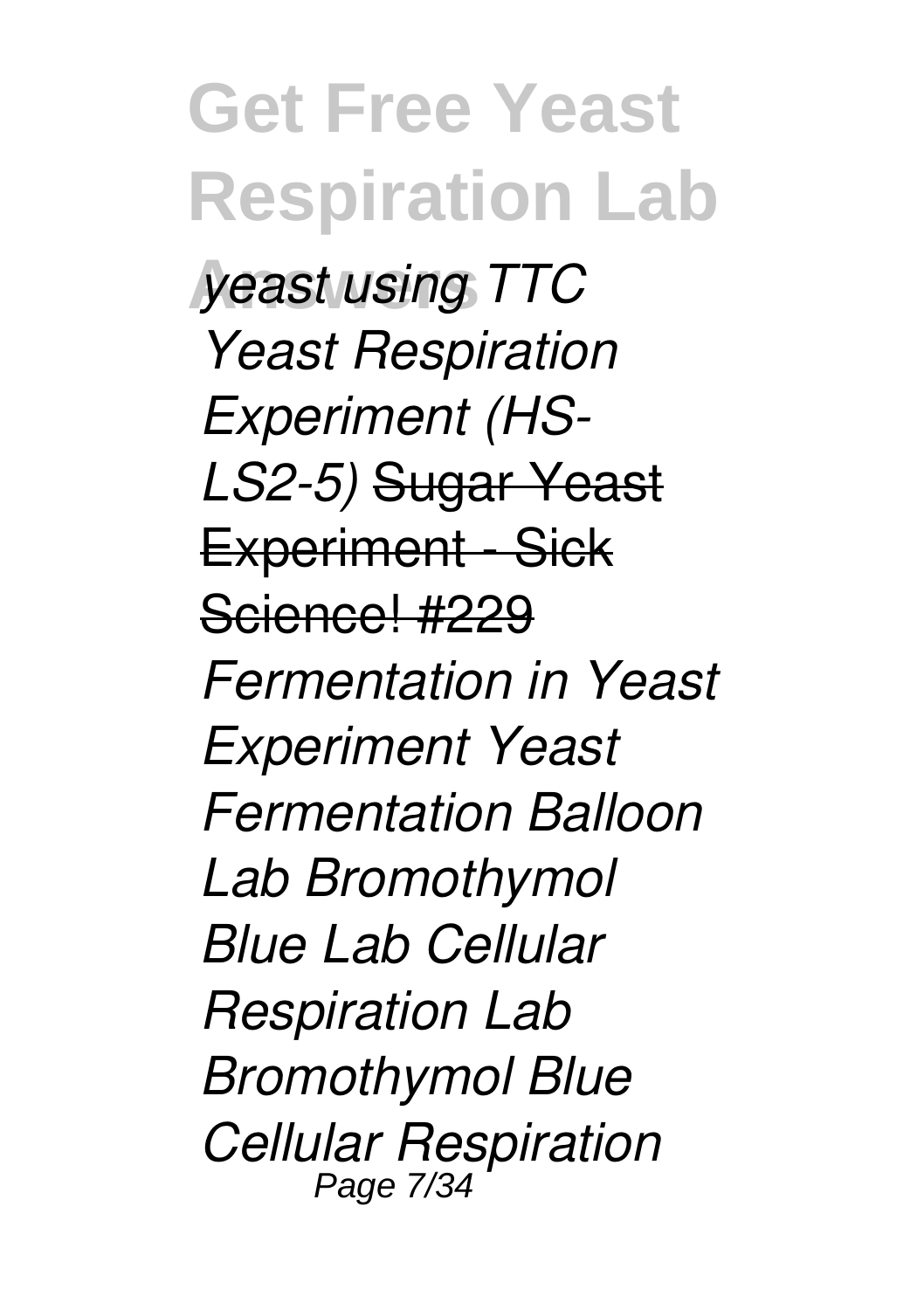**Get Free Yeast Respiration Lab Answers** *Lab* **Yeast Cellular Respiration Lab Yeast Respiration Lab Answers** YEAST FERMENTATION LAB The following results represent the lab that we would have done in class. I have provided a simple outline of the procedure and the results in diagram and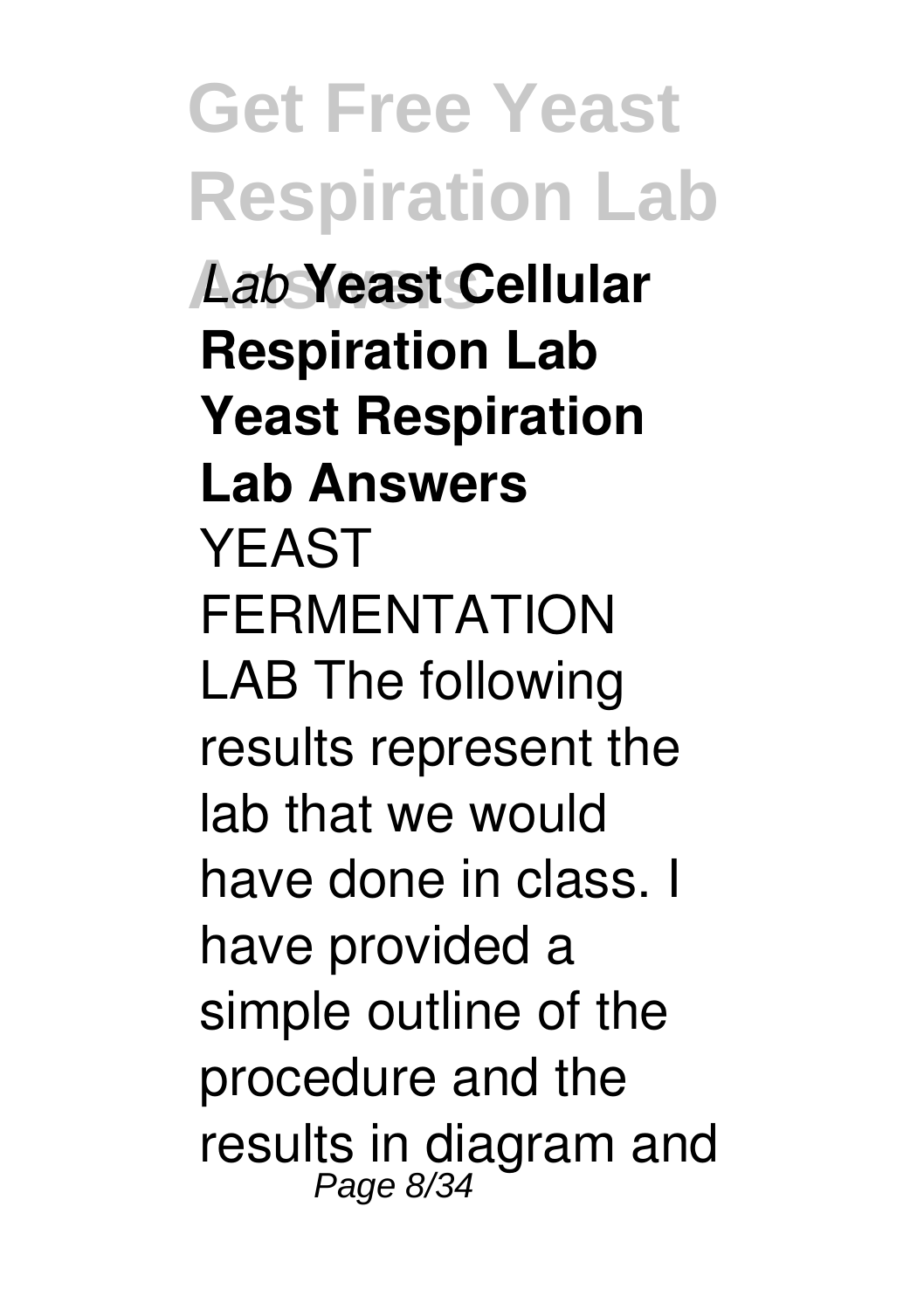**Answers** chart form. Review the information and answer the questions below. Please submit these answers to the Assignment section of D2L. Procedure 1.

**Yeast Fermentation Lab Answers.doc - YEAST FERMENTATION ...** LAB Questions for Anaerobic Respiration Page 9/34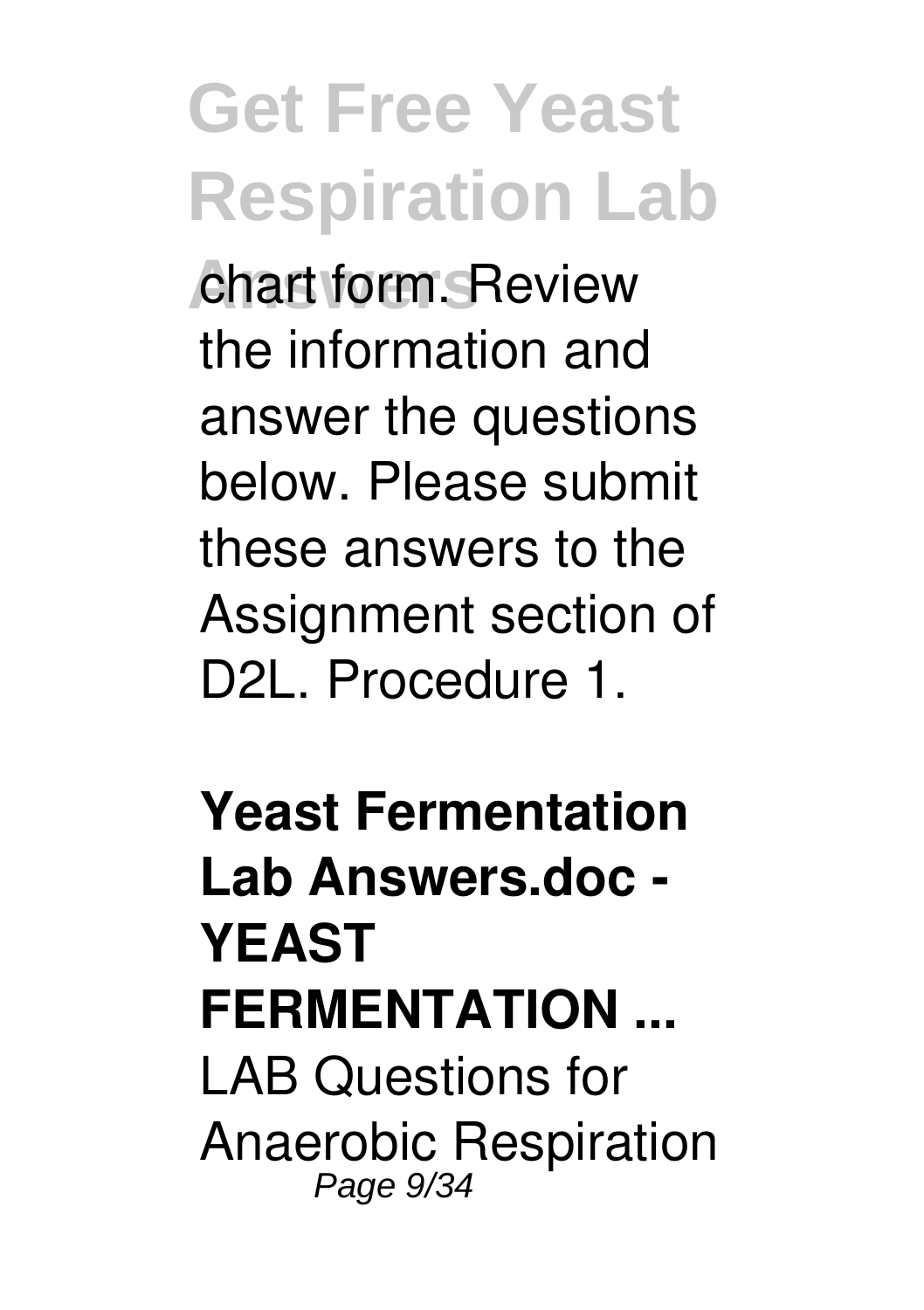**Andreast Questions** for Activity 1: 1. Skip this question. 2. What factor about cellular respiration are you testing? (What makes the three bottles different?) He factor being tested about cellular respiration is how does temperature affects how yeast converts sugar into sugar. 3.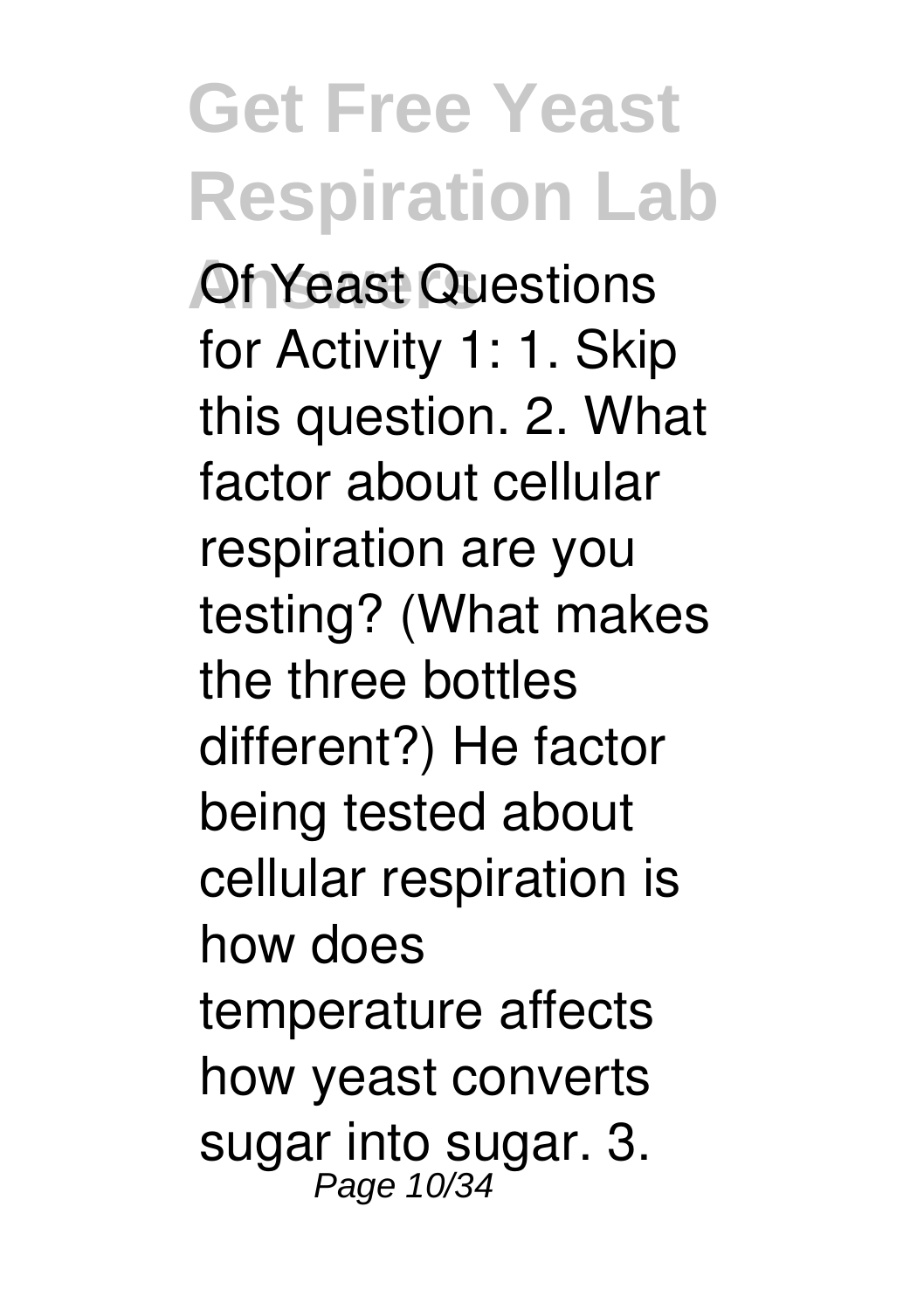#### **Get Free Yeast Respiration Lab Answers Biology Sem 1(4.4.3-Lab).docx - LAB Questions for**

**...**

Procedure 1. Pour 1000.0 ml of water in each of the beakers, 2. Add 3.0 g and 30.0 g of sucrose to each beaker and solve, 3. Add 5.0 g yeast to each of the beakers and solve, 4. Using a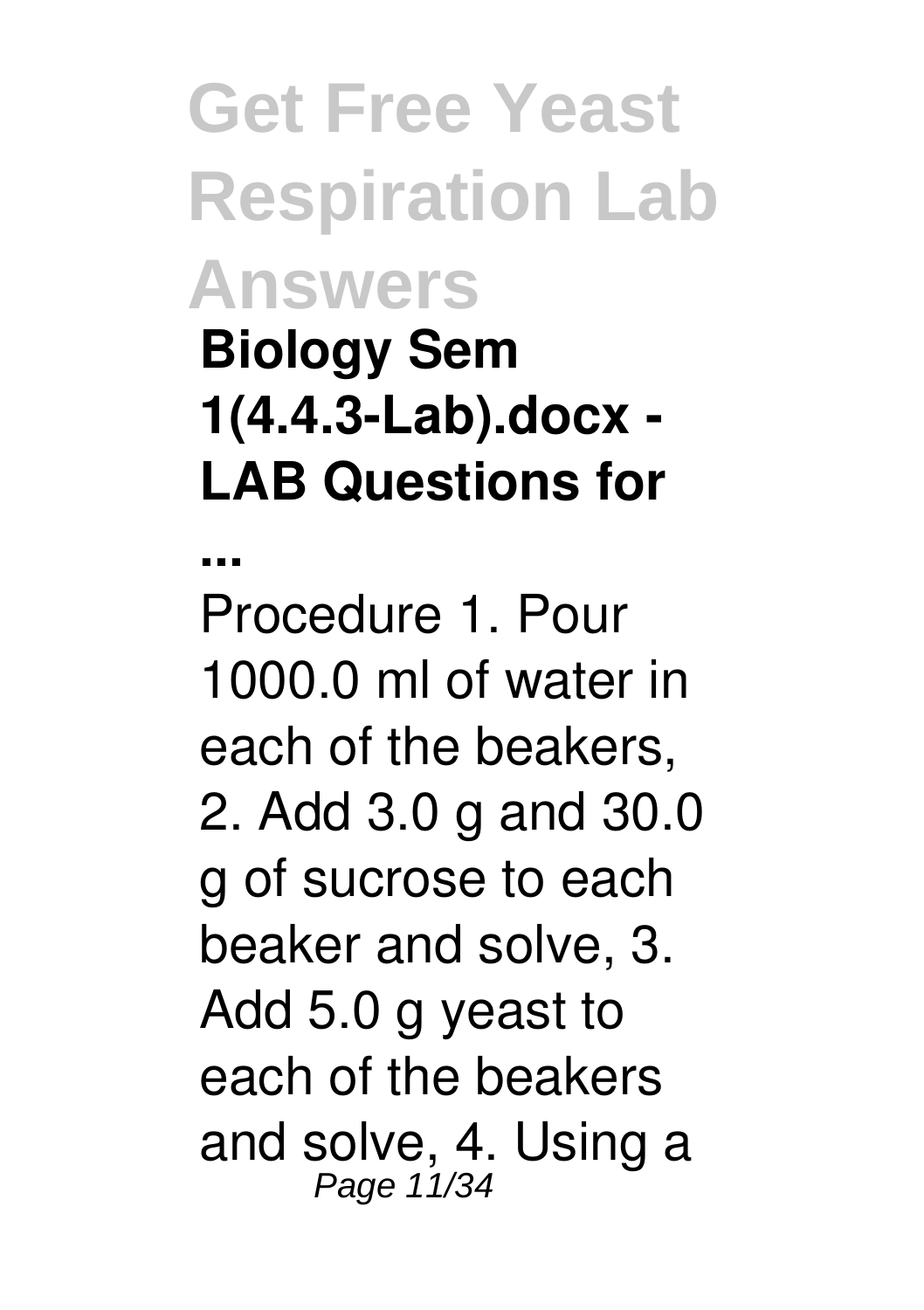**Answers** syringe, put 5 ml of each of the solutions to different test tubes. 8.

**Yeast cellular respiration lab report (karen krmoyan) (1)** Lab 9 Cellular Respiration Experiment 1: Fermentation by Yeast Yeast cells Page 12/34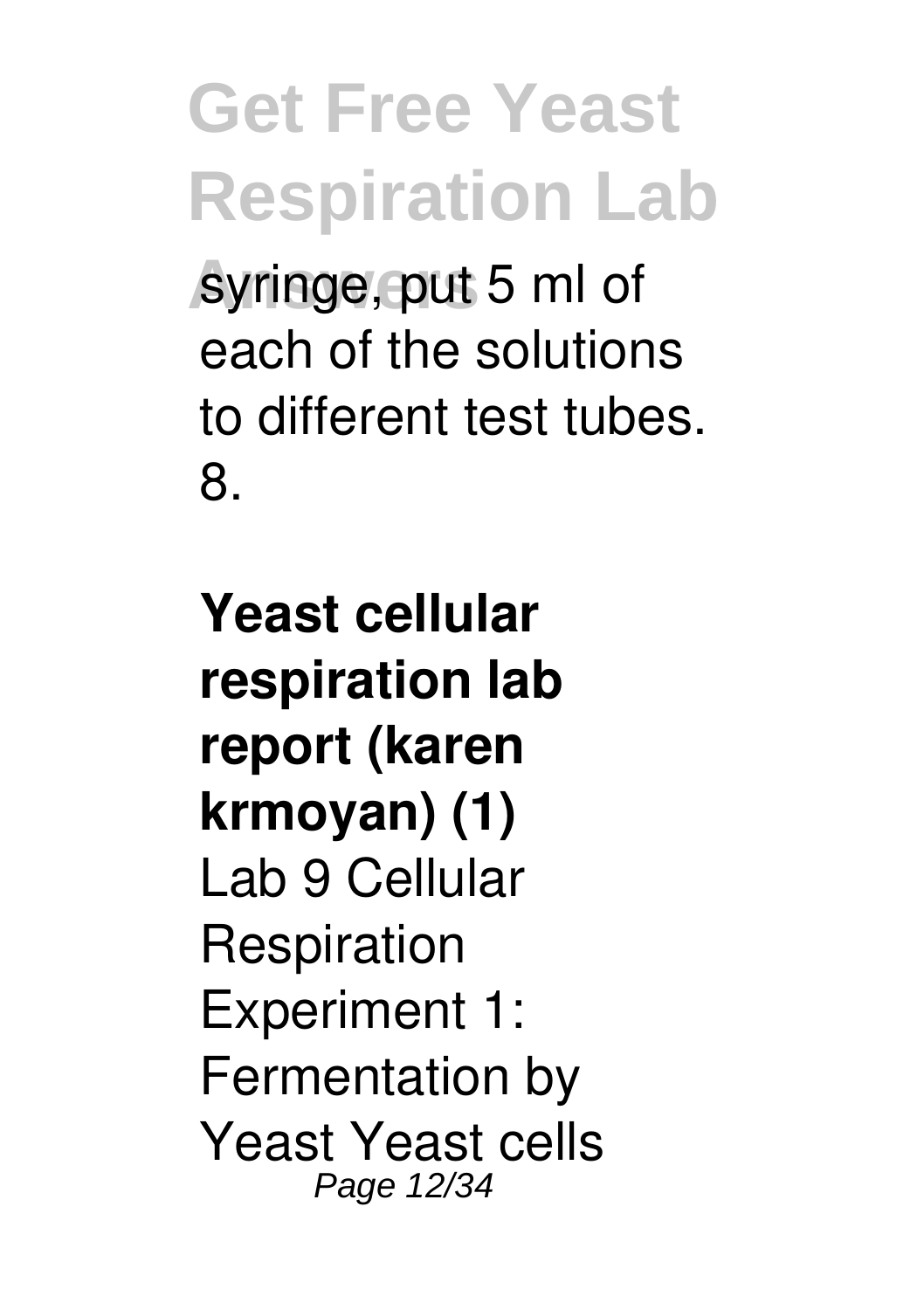**Answers** produce ethanol, CH50, and carbon dioxide, CO2, during alcoholic fermentation. In this experiment, you will measure the production of Co, to determine the rate of anaerobic respiration in the presence of different carbohydrates with a simplified Page 13/34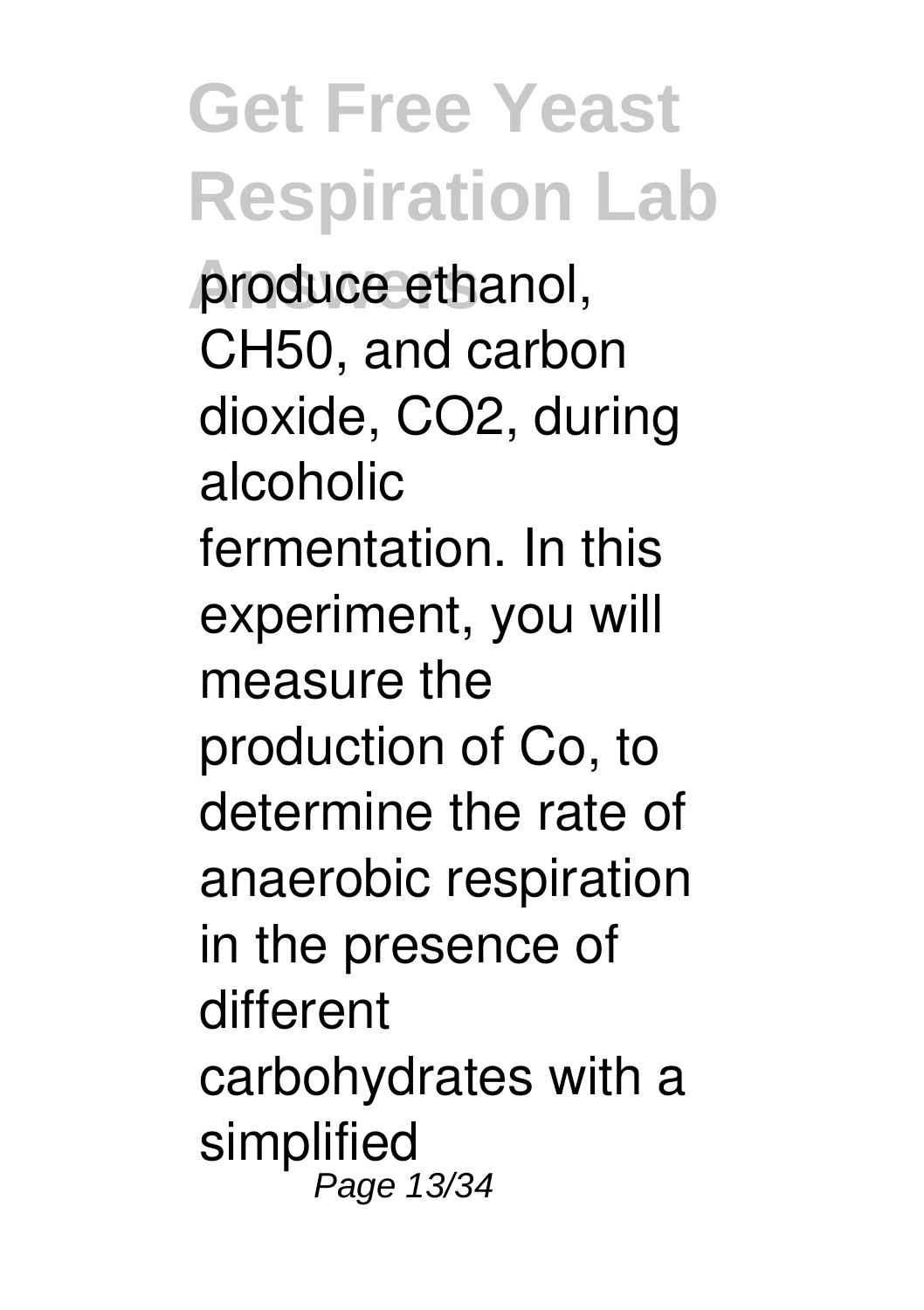**Get Free Yeast Respiration Lab** respirometer.

**Solved: The Table Below Is The Results Of My Experiment ...** The chemical equation for respiration is: Glucose (C6H12O6) + Oxygen (6 O2) Carbon dioxide  $(6CO2) + Water$  $(6H2O) + Energy$ . In this lab, we will use Page 14/34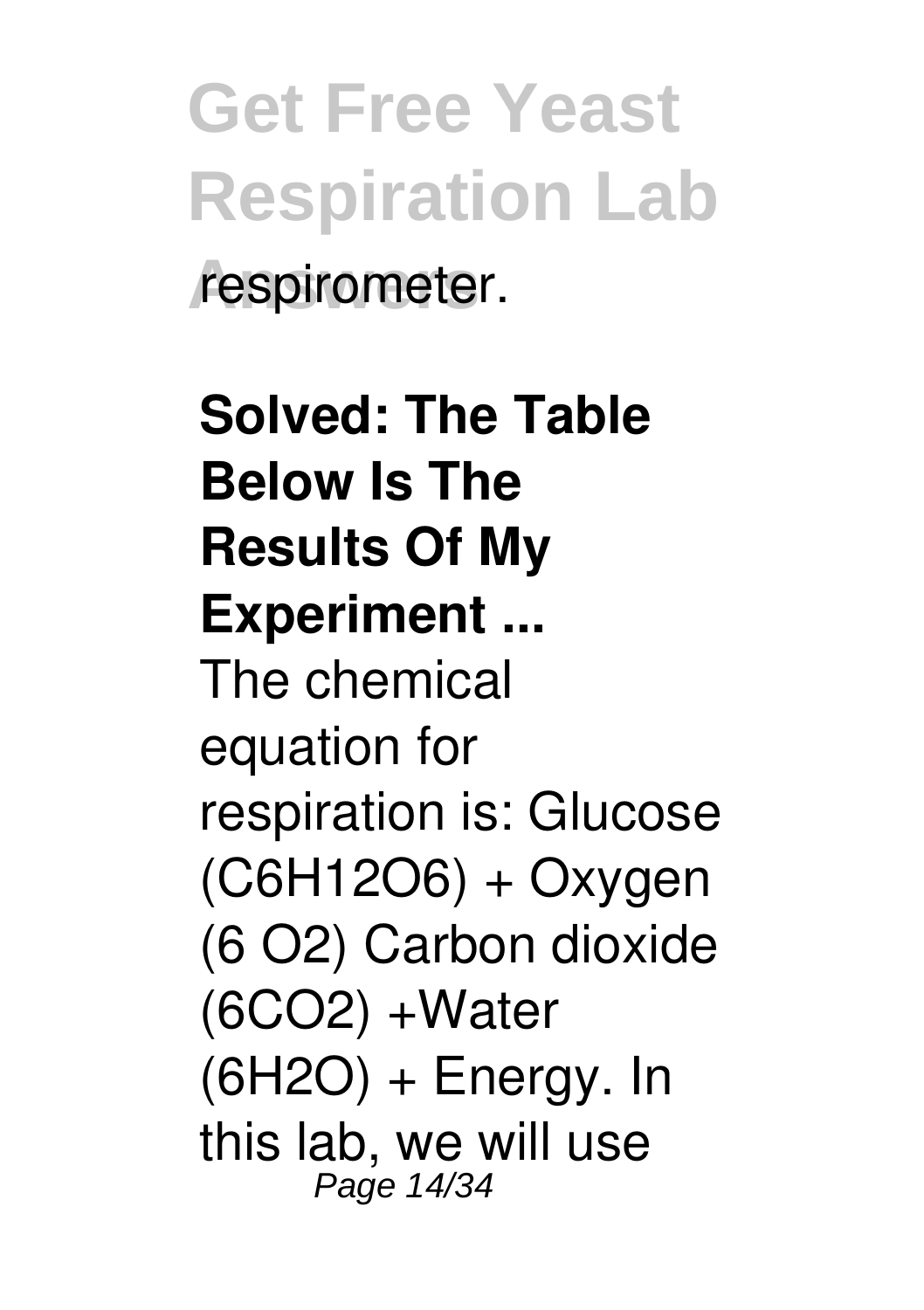**Answers** yeast (organisms belonging to the fungi kingdom) to show that cells extract energy from sugar using oxygen and release carbon dioxide and water as a by-product.

**Yeast Respiration Lab - portersciencer osepark.weebly.com** what experiment would you test in the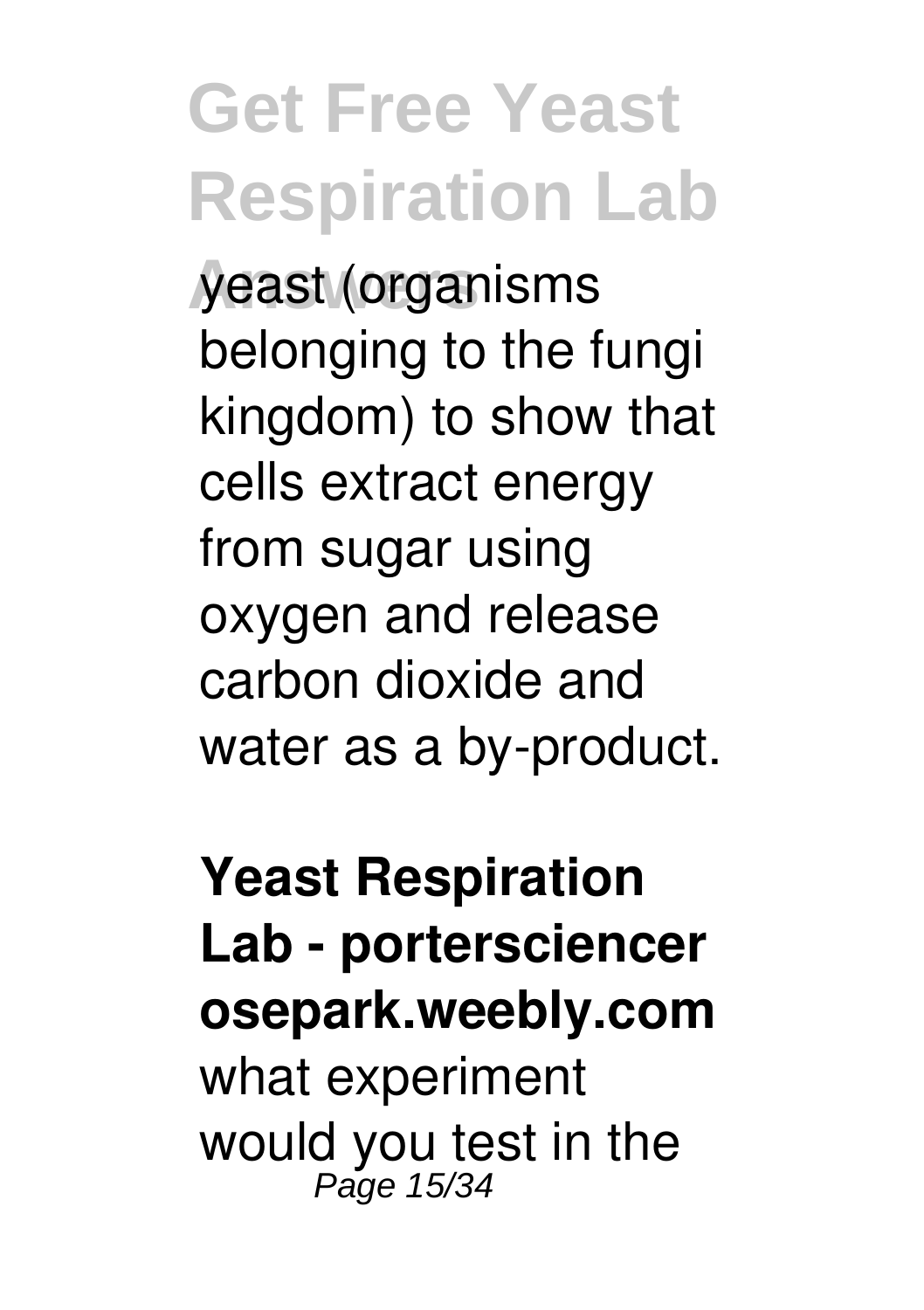**Answers** future that relates to the idea in this lab test amount of water and concentration of yeast; the effect of temperature; change the pH how do you think some of the factors you outlined in the previous question may affect the rate of respiration in yeast

#### **Yeast Fermentation** Page 16/34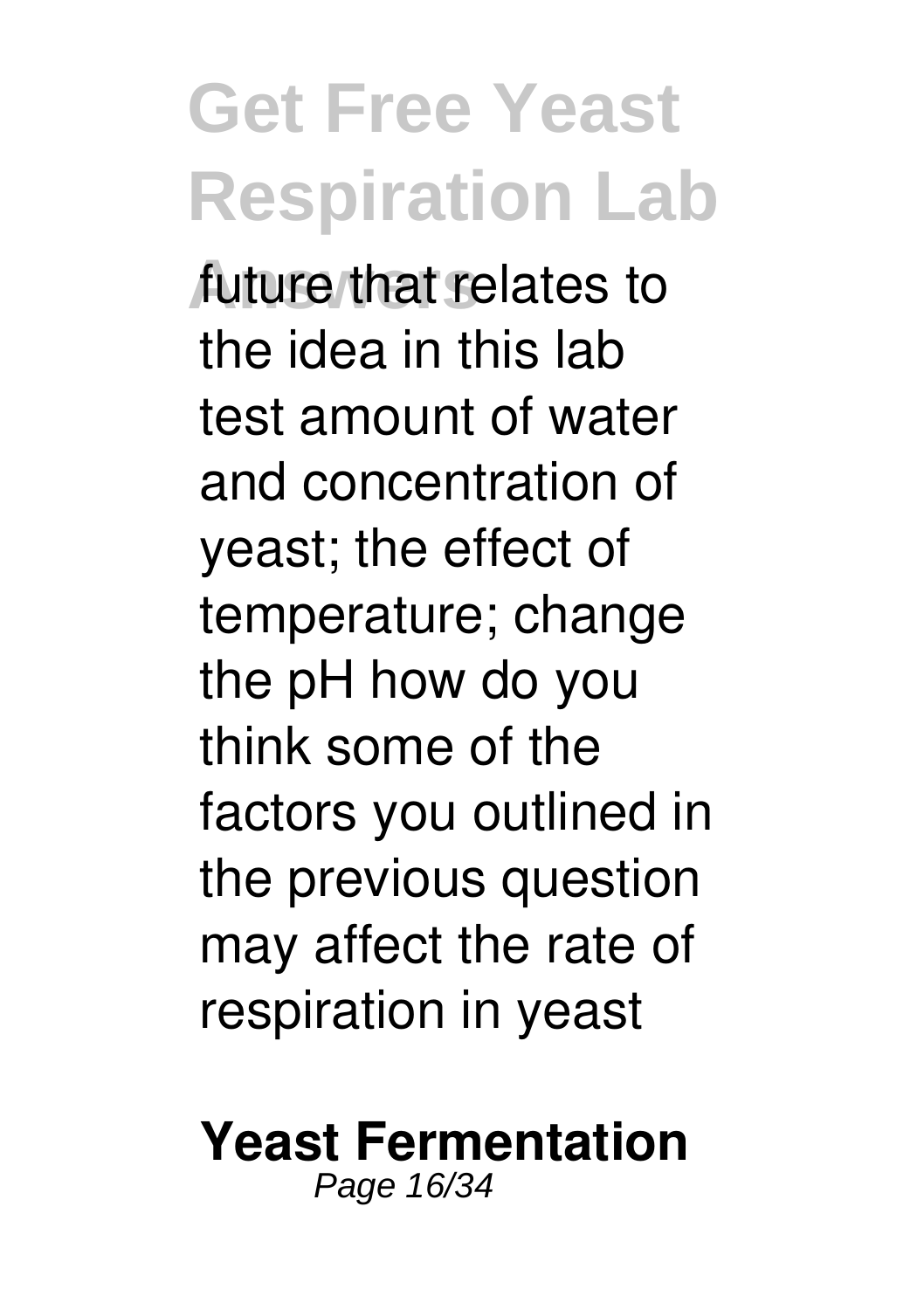#### **Answers Lab Flashcards | Quizlet**

#### Al, 2001). Yeast has the ability to breakdown sugar into glucose, which causes the release of carbon dioxide. Carbon dioxide is a waste product of yeast respiration. Yeast is a living organism therefore

optimal temperature is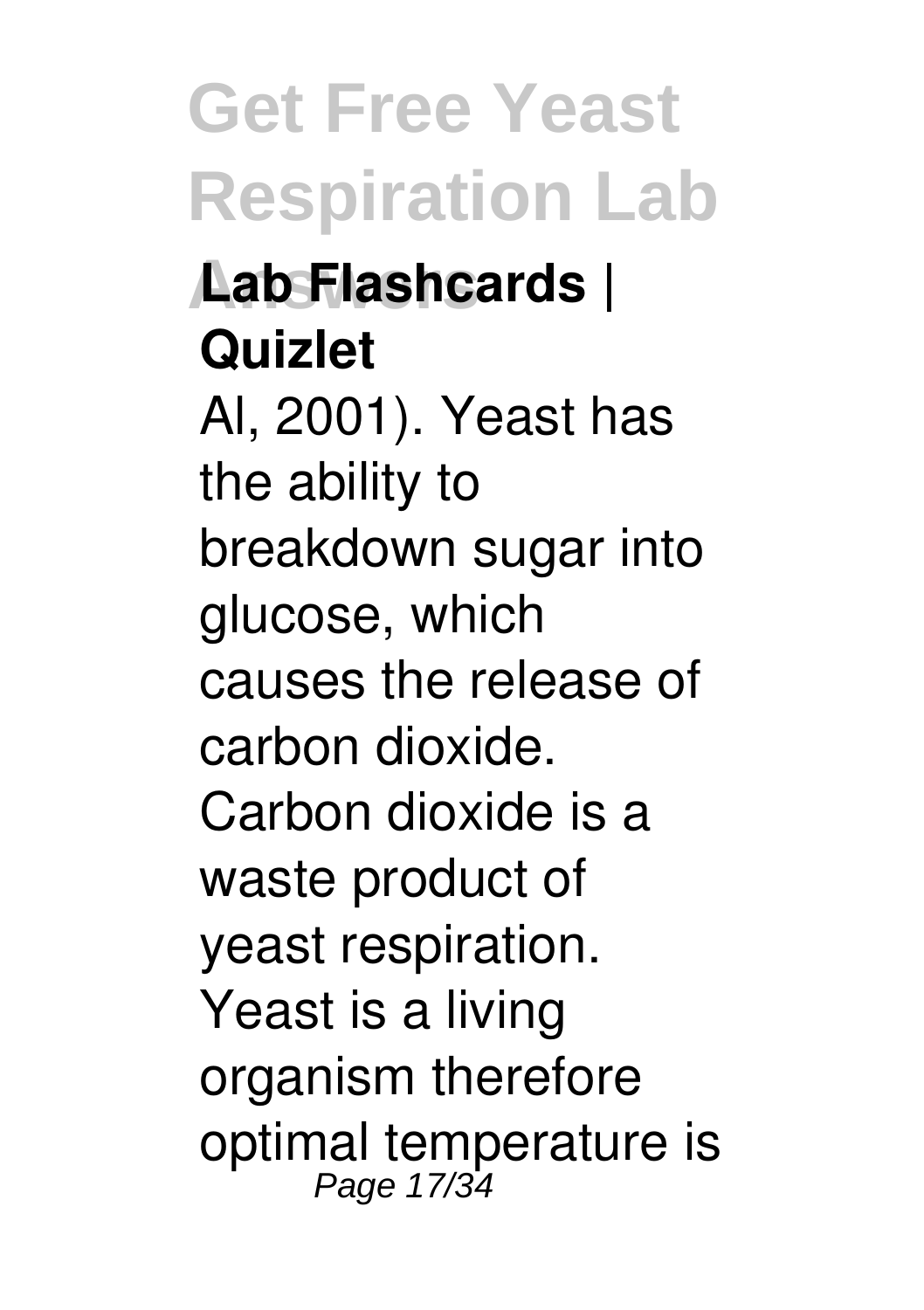**Answers** needed for activation of energy production. The cellular respiration rate in yeast can be affected by temperature.

#### **Yeast Respiration Lab Sample - PaperAp.com** Cell Respiration Yeast Lab. Anaerobic Cell Respiration by Yeast. BACKGROUND: Page 18/34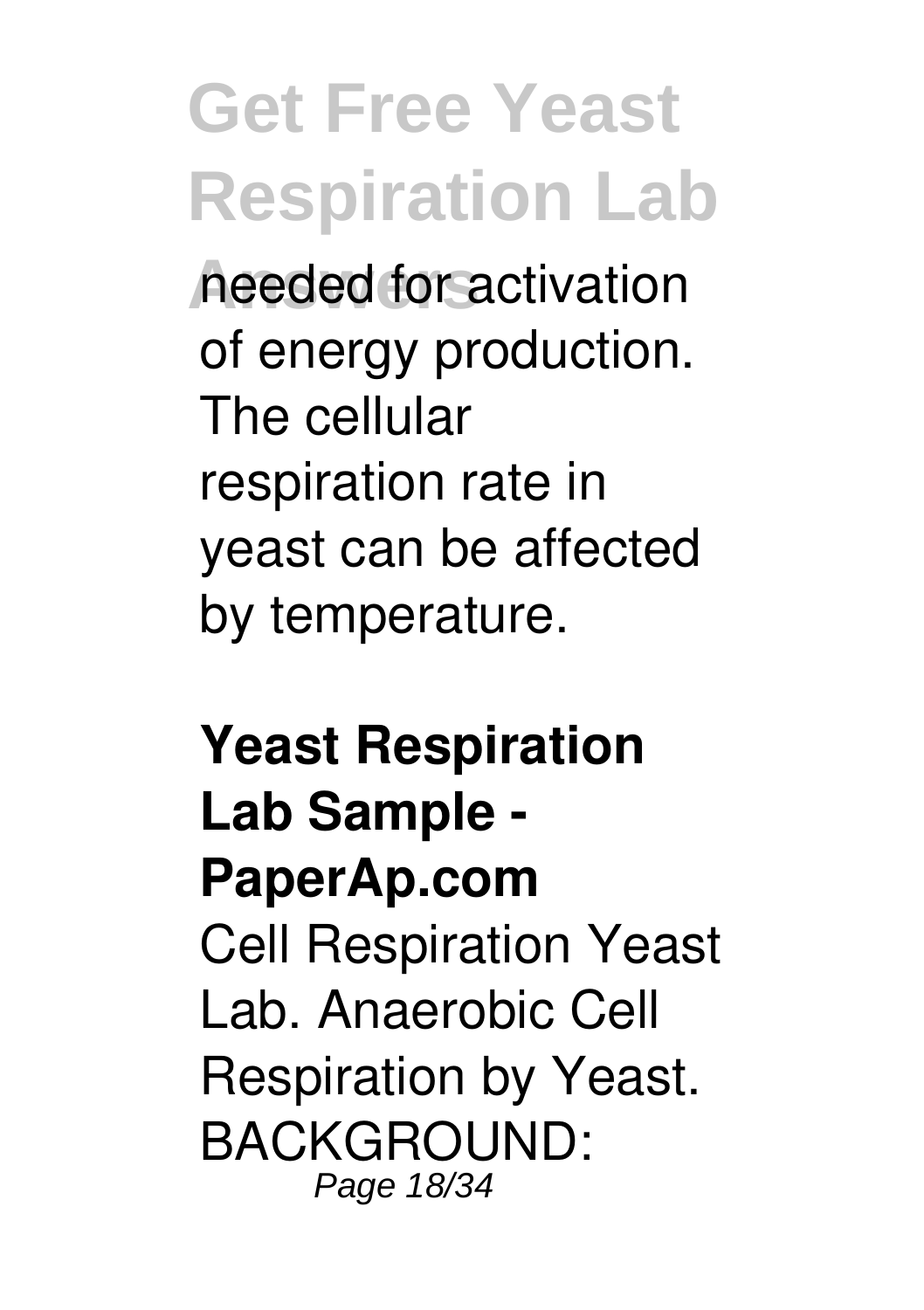*A* Yeast are tiny singlecelled (unicellular) fungi. The organisms in the Kingdom Fungi are not capable of making their own food. Fungi, like any other organism, need food for energy. They rely on sugar found in their environment to provide them with this energy so that they can grow and Page 19/34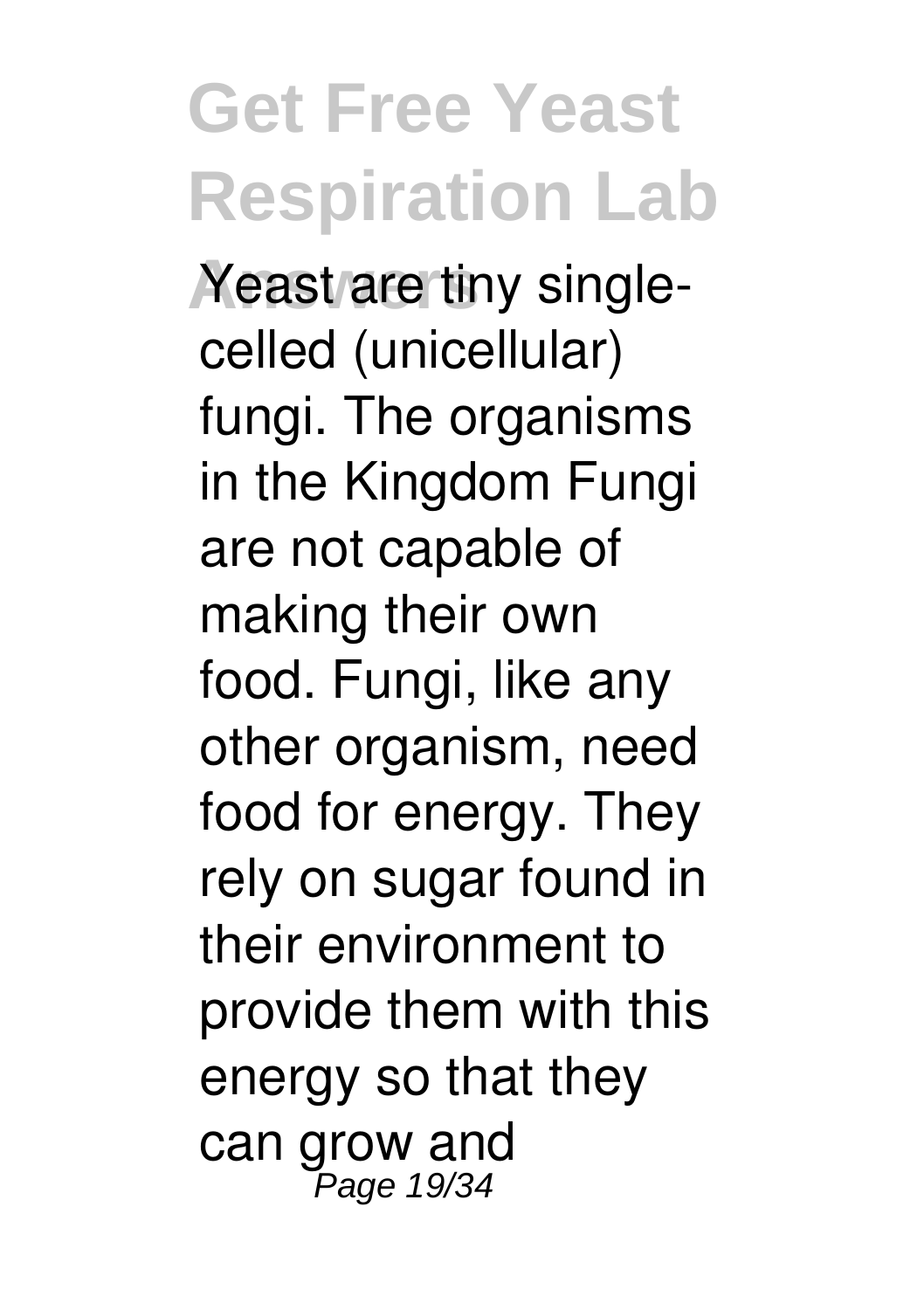**Get Free Yeast Respiration Lab** reproduce.

#### **Cell Respiration Yeast Lab - BIOLOGY JUNCTION**

The answer is energy released from molecules of the nucleotide adenosine triphosphateor ATP. As you can see from the diagram above, the hydrolysis of Page 20/34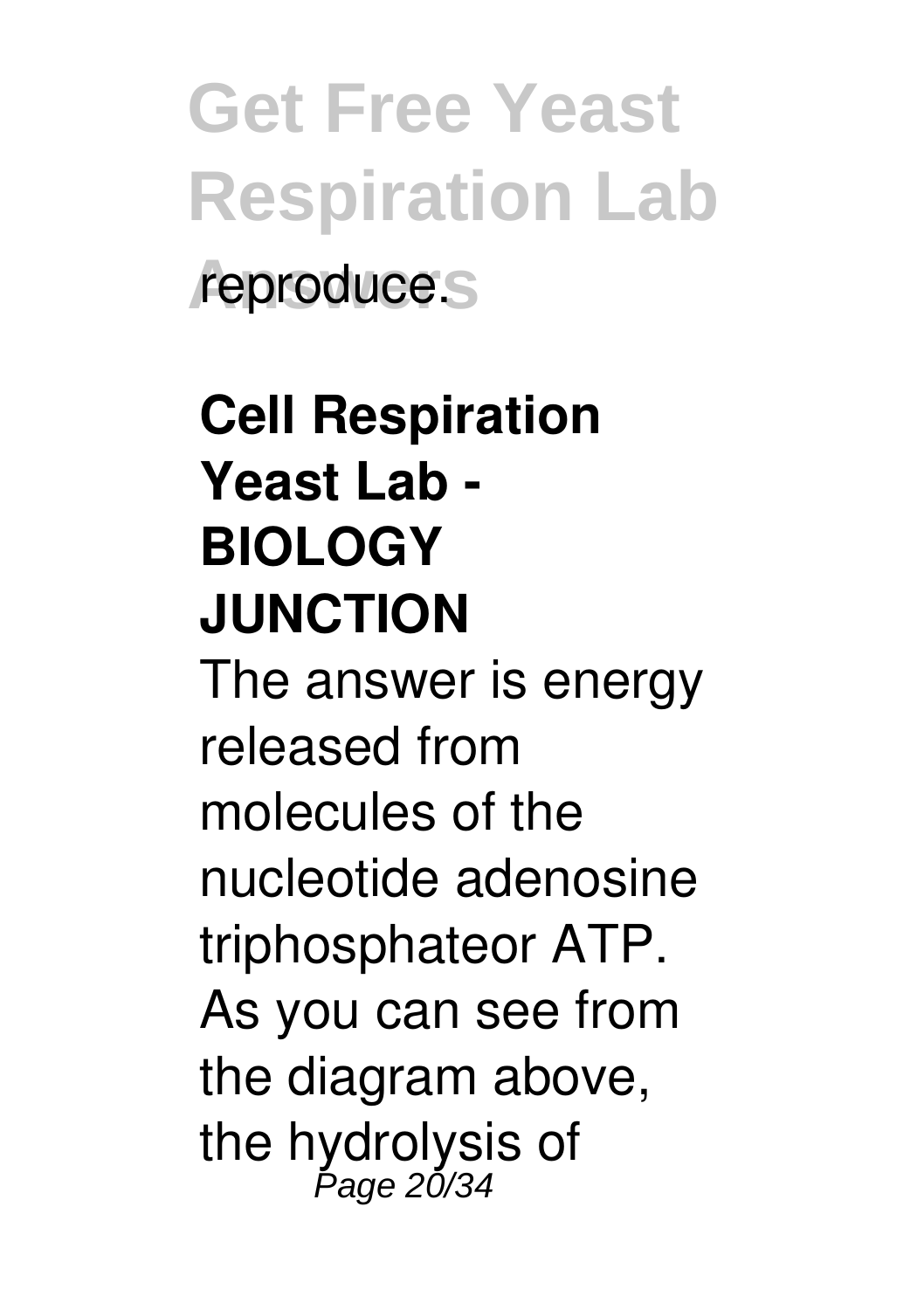**Answers** ATPto ADP (adenosine diphosphate) and inorganic phosphate (P. i. )is exergonicand thus releasesenergy which cells can use to do any number of things.

#### **LAB 6 Fermentation & Cellular Respiration** 7 Cellular\_Respiration-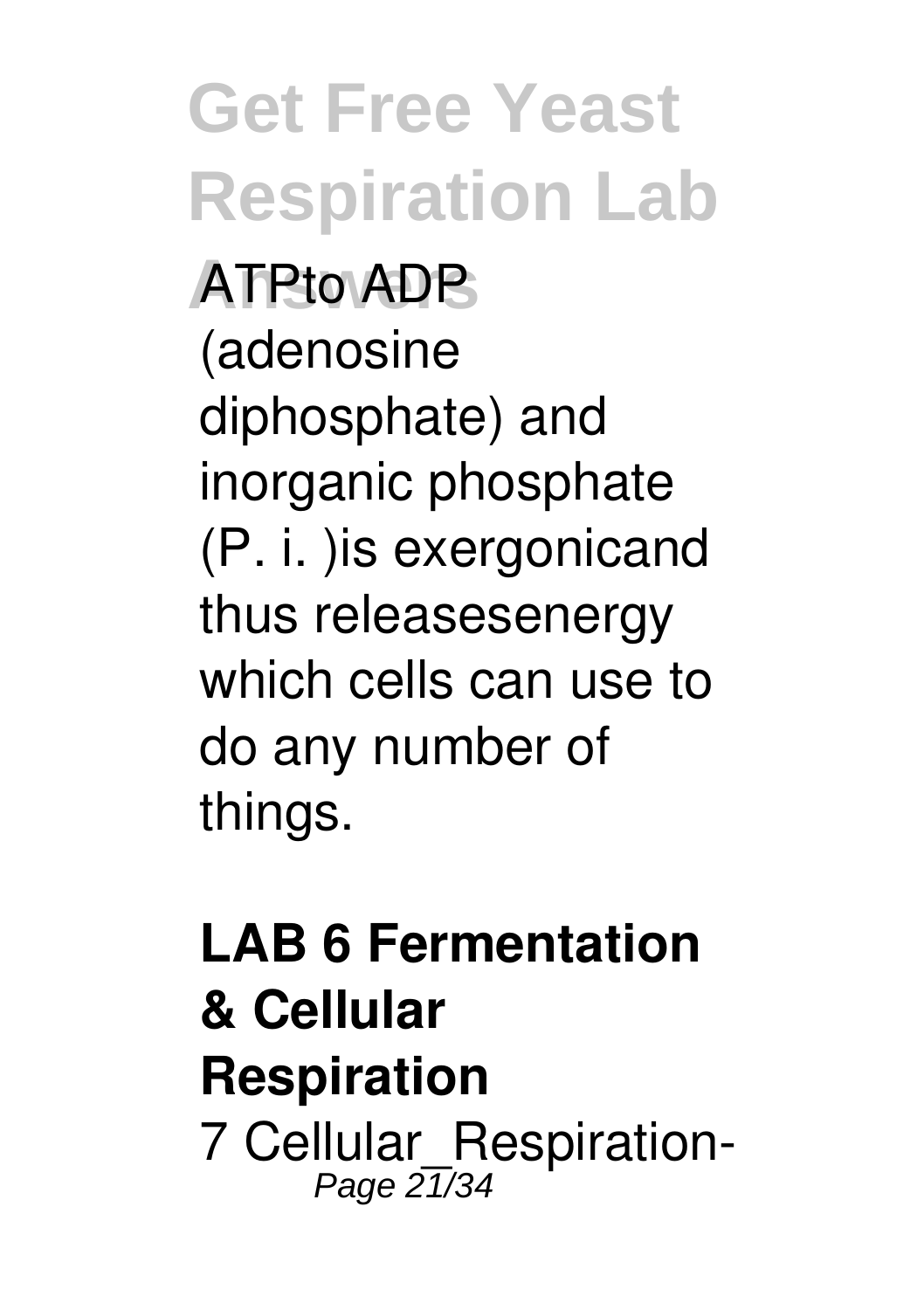**cv1 - Answer Key** Page 1 BioLab3 Lab Report ... #101650

#### **Fermentation worksheet answer key** Lab 1 – Introduction to Science Exercise 1: ... – Based on your research from question 2, develop an if-then hypothesis relating to the effect of Page 22/34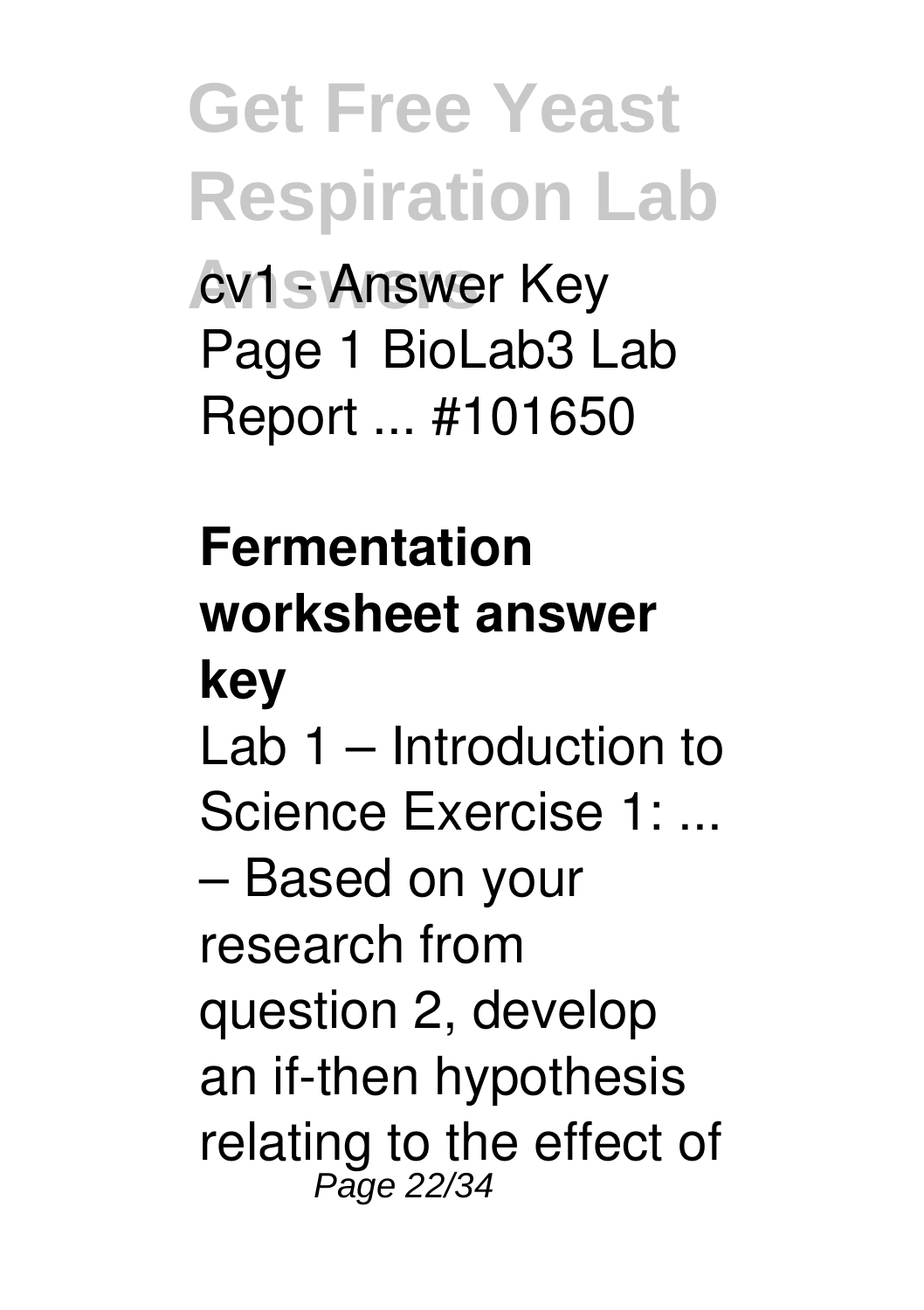**Answers** pollution on yeast respiration. Answer = If a pollutant is added to yeast, then respiration will be inhibited. 4.

**Week1\_LabReport.d ocx - Lab 1 \u2013 Introduction to ...** Read Lab 8 in your lab manual and watch the demonstration videos before Page 23/34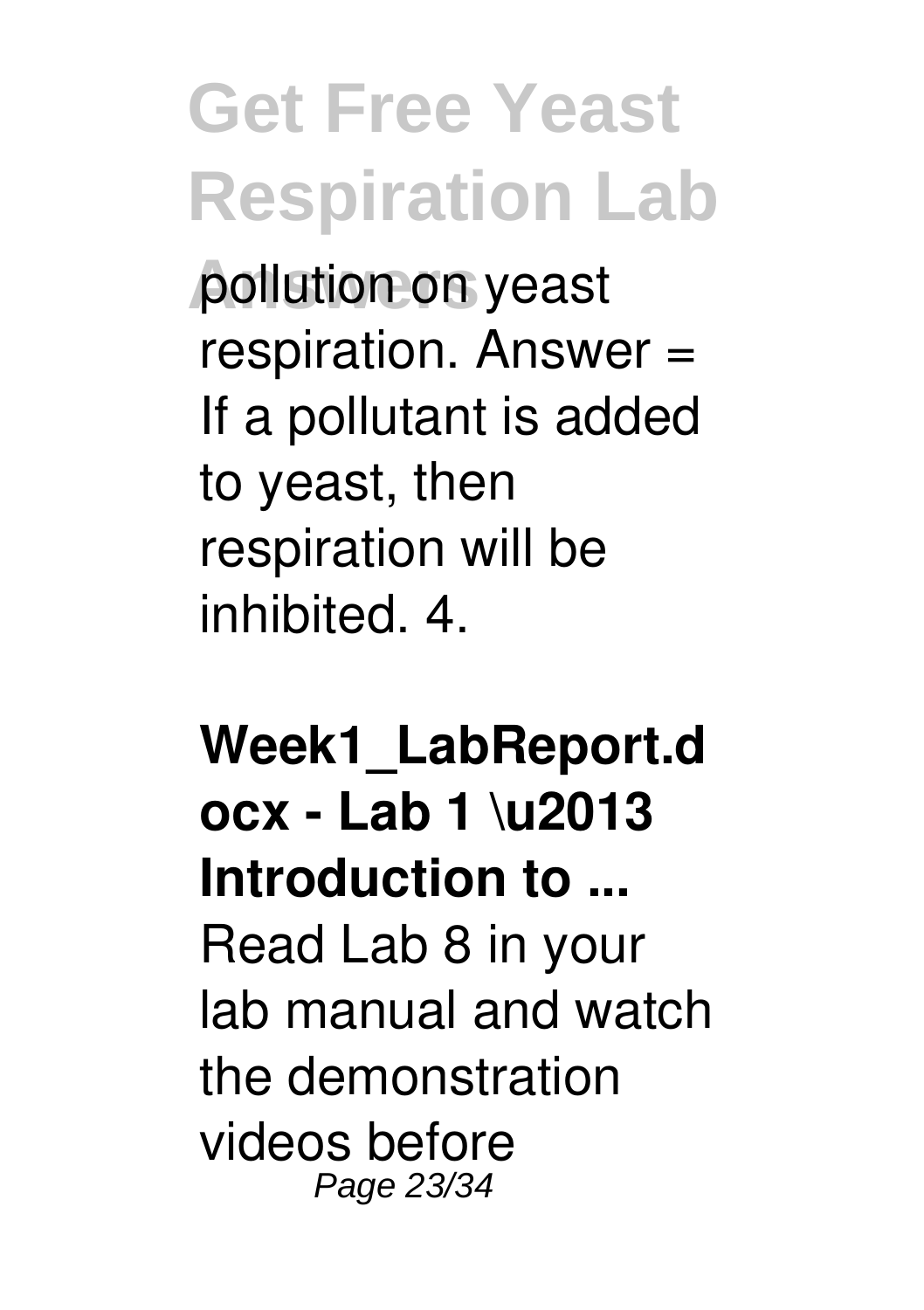**Answers** attempting these experiments. Estimated Preparation and Completion Time for Lab: 3 days (includes two 24-hour incubations) Allow additional time to complete your reporting activities after finishing lab. Part 1: Fermentation by Yeast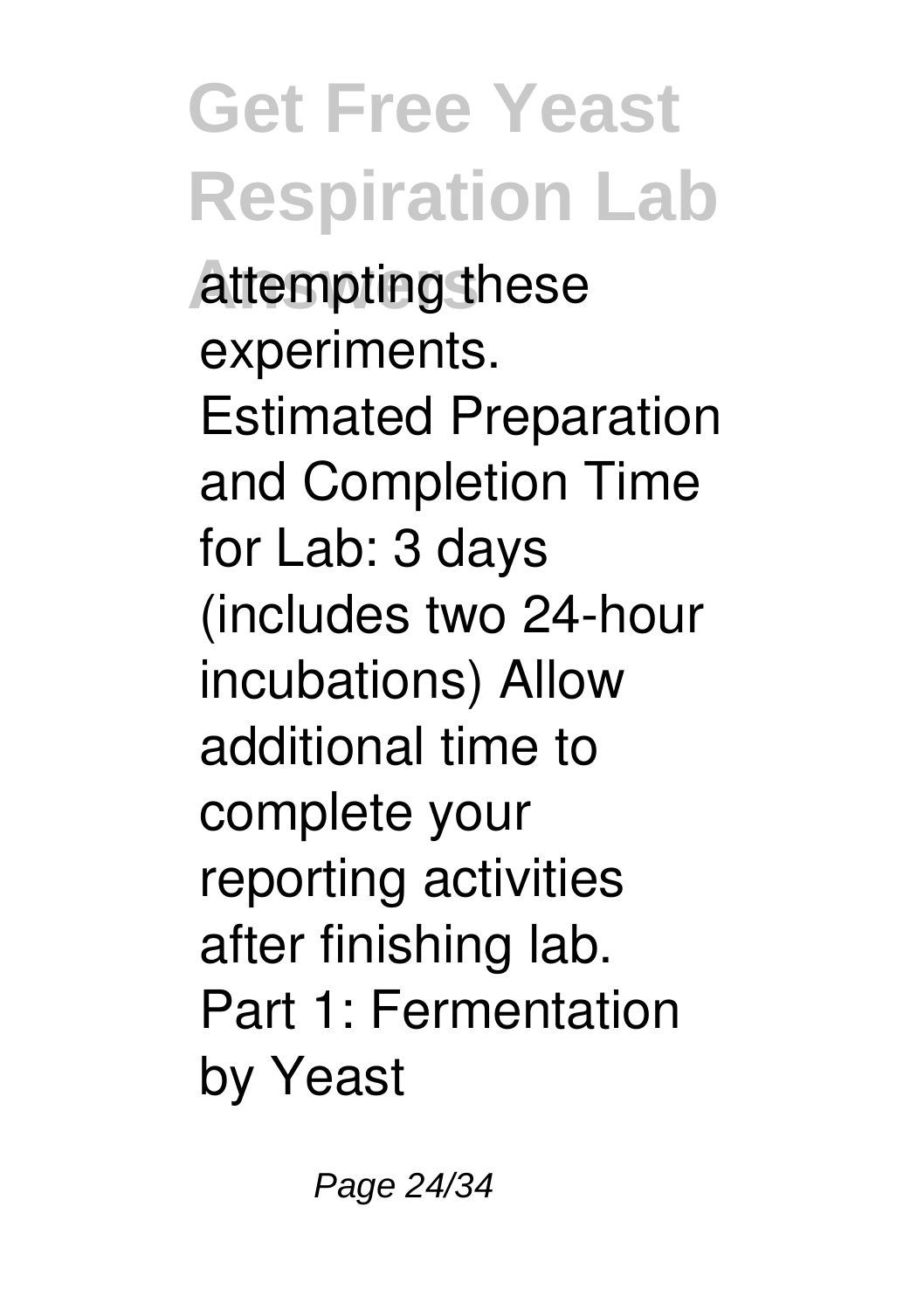# **Answers Lab 8: Respiration**

1.Mix yeast and sugar together than pour equal amount into three test tubes. 2.Prepare hot, cold, and room temperature baths in beakers. 3.Cork tubes, place each test tube in a beaker and time trials for 2 minutes each. 4.Check carbon dioxide levels and Page 25/34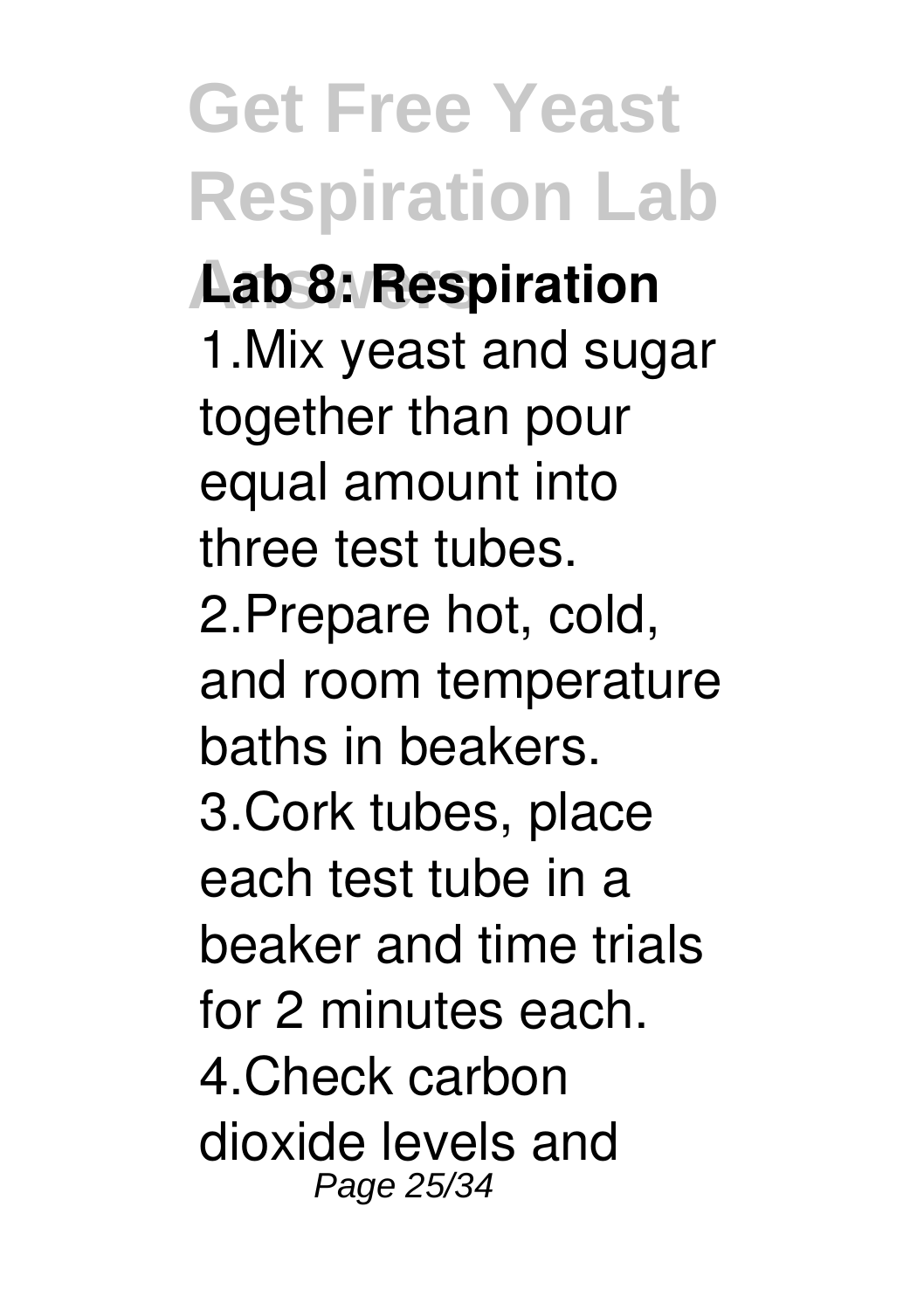**Answers** collect data while making observations.

#### **Yeast Respiration Lab by Miranda Ortega - Prezi** Ok so i did a lab on yeast fermentation and we had to measure the amount of carbon dioxide produced. Also, there are 3 different test tubes, each placed in<br>Page 26/34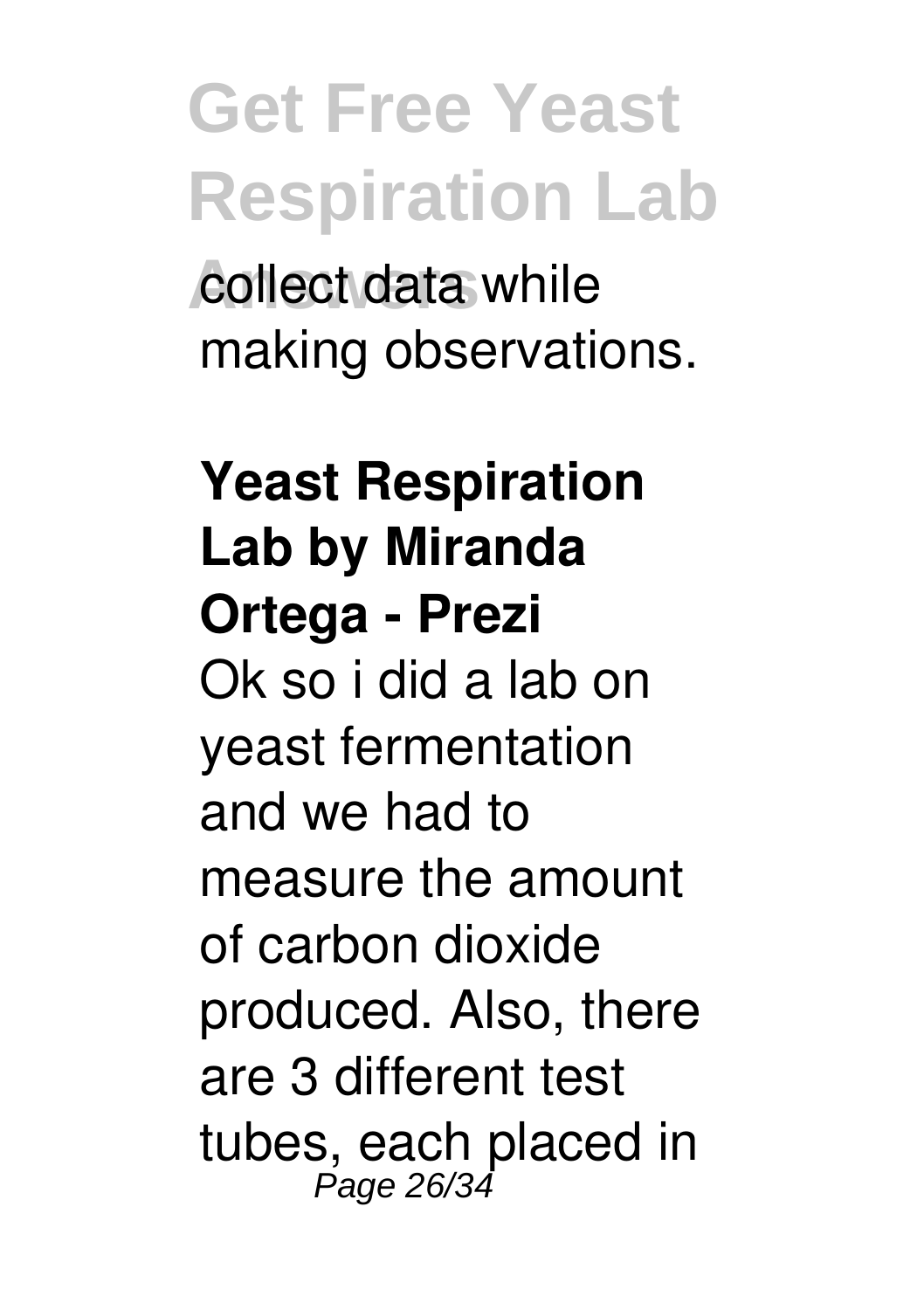**Answers** different water baths, one at 5 degrees celcius, another at 35 and lastly 40. i need to write a lab report and i need to include some NON HUMAN errors. One that i can think of is that the ethanol level rose to a level of 14%-18% which is a ...

#### **What are some** Page 27/34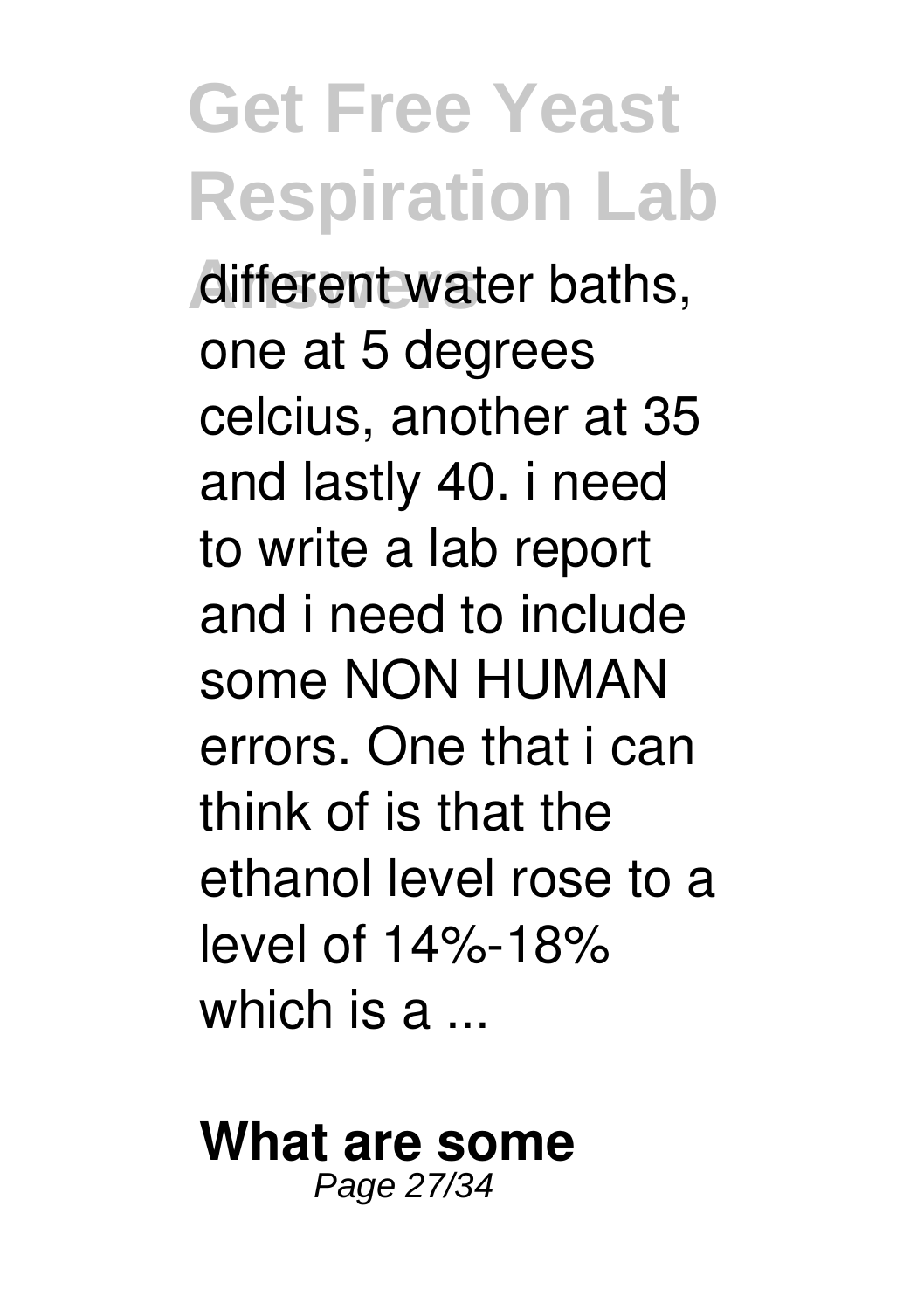**Get Free Yeast Respiration Lab Answers source of errors in this yeast fermenation lab?** Virtual Labs on Frontiers in Biochemistry. Menu. Start; Materials used; Equipments used; Step 1: Prepare flask 1; Step 2: Prepare flask 2

**Virtual Lab: Yeast Fermentation** Page 28/34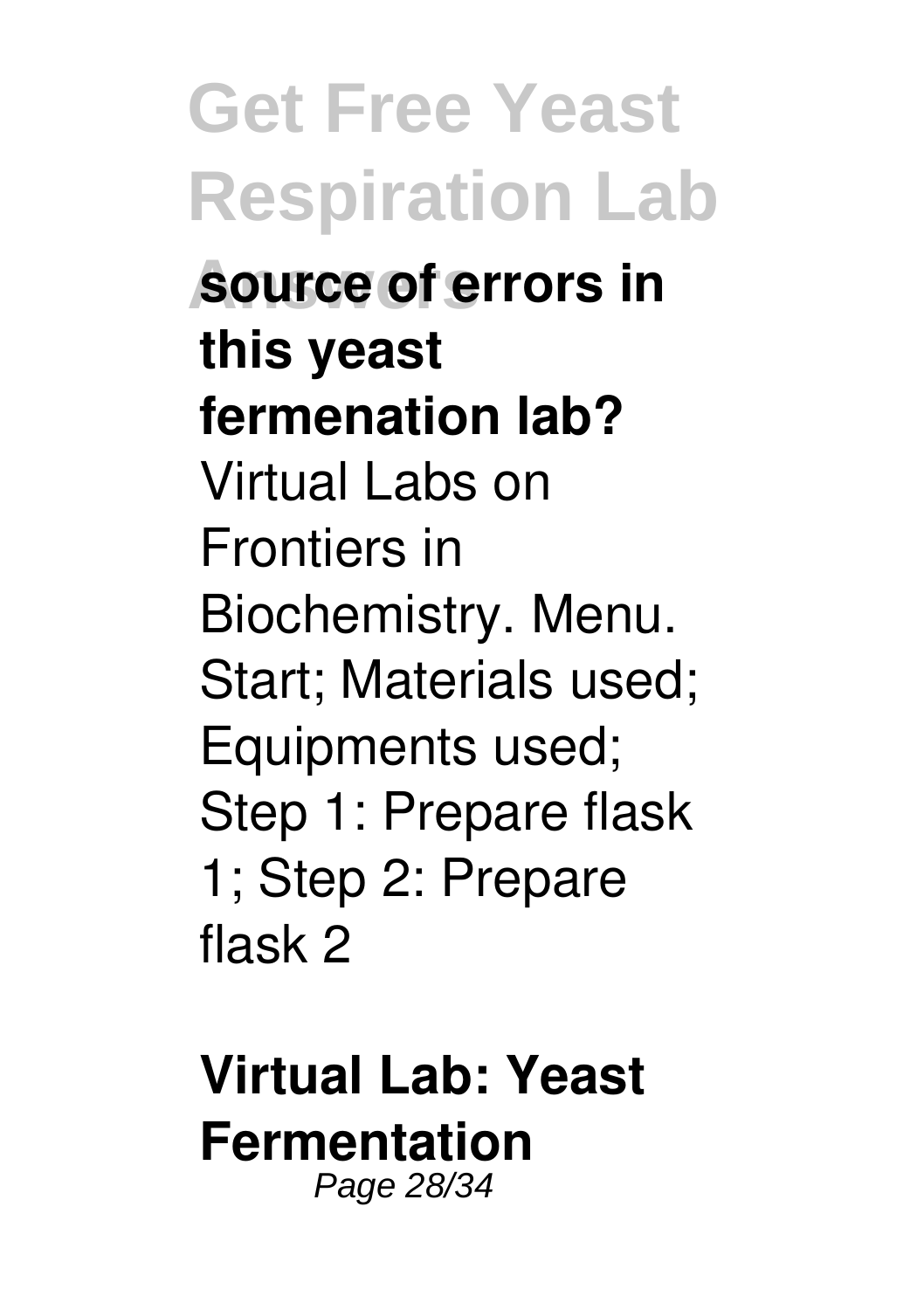#### **Experiment**

In yeast respiration the yeast cells are capable of respiration in the absence of oxygen (Kelly, et. al, 2001). Yeast has the ability to breakdown sugar into glucose, which causes the release of carbon dioxide. Carbon dioxide is a waste product of yeast Page 29/34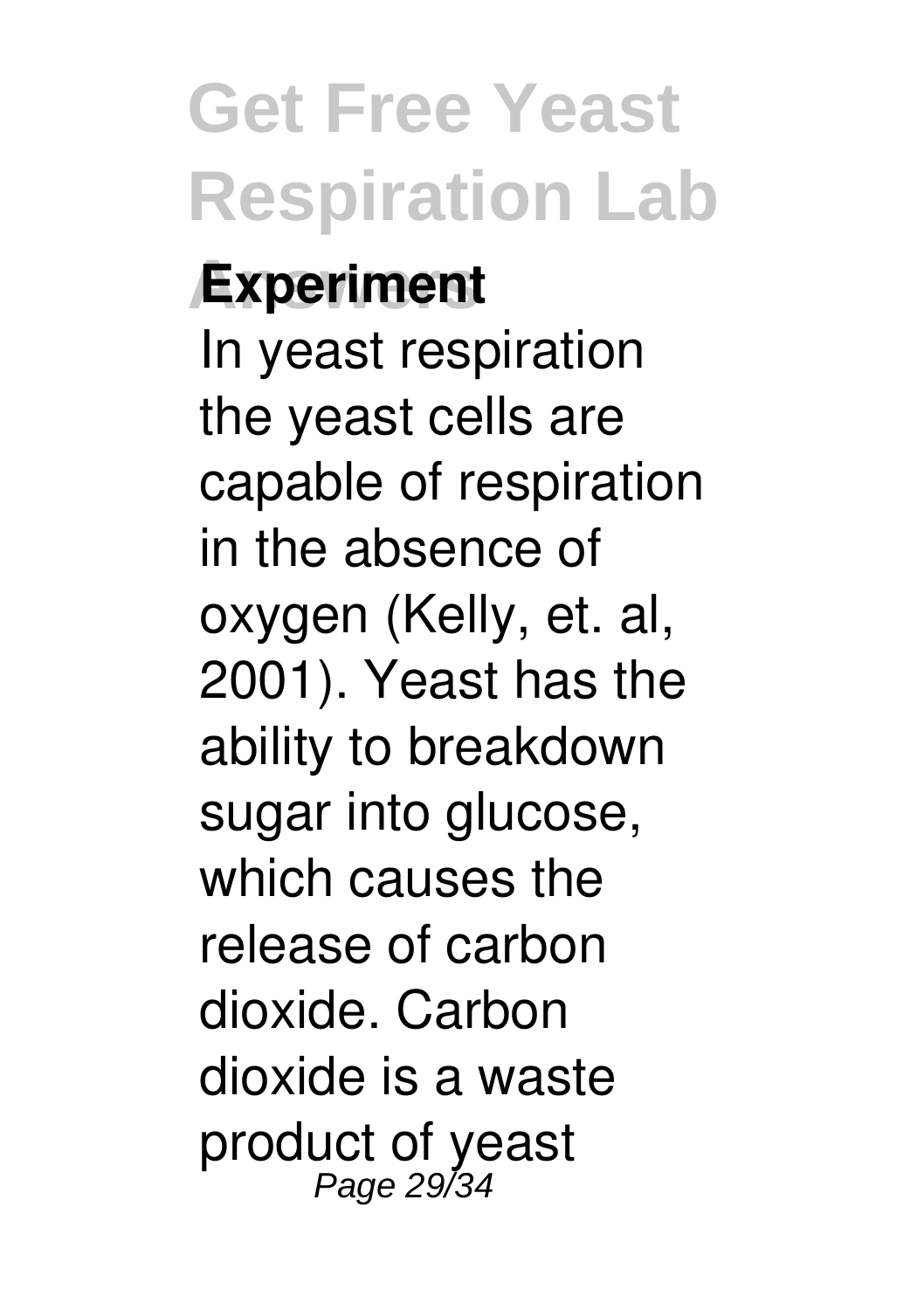**Get Free Yeast Respiration Lab Answers** respiration.

**Free Essay: Yeast Respiration Lab Report - StudyMode** Yeast Fermentation Lab Report 885 Words | 4 Pages. Yeast Fermentation Lab Report SBI4U Chaweewan. Sirakawin Present to Ms.Allinotte November 21. 2014 Page 30/34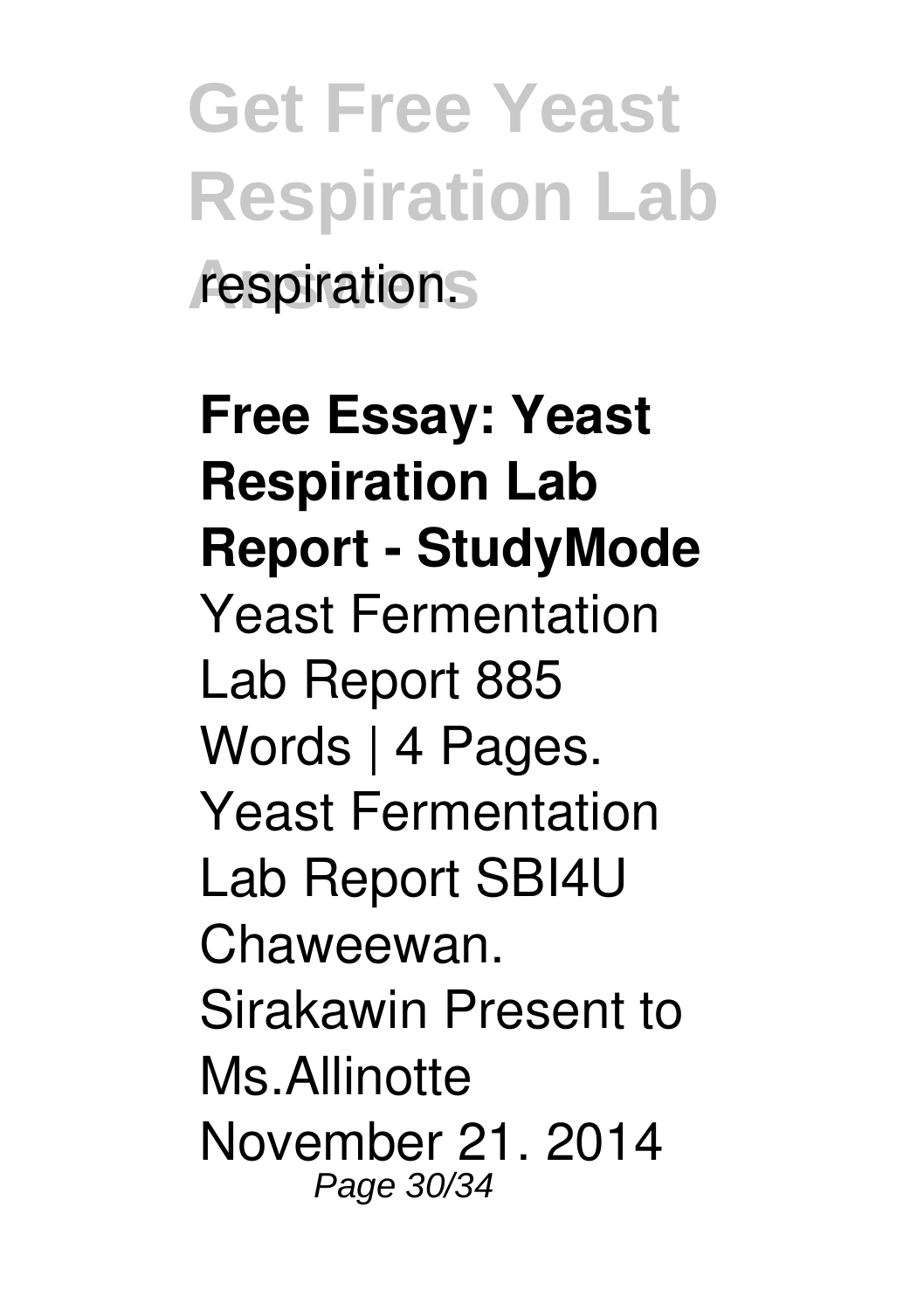**Answers** Introduction: Fermentation is a metabolic pathway that produce ATP molecules under anaerobic conditions (only undergoes glycolysis), NAD+ is used directly in glycolysis to form ATP molecules, which is not as efficient as cellular respiration ...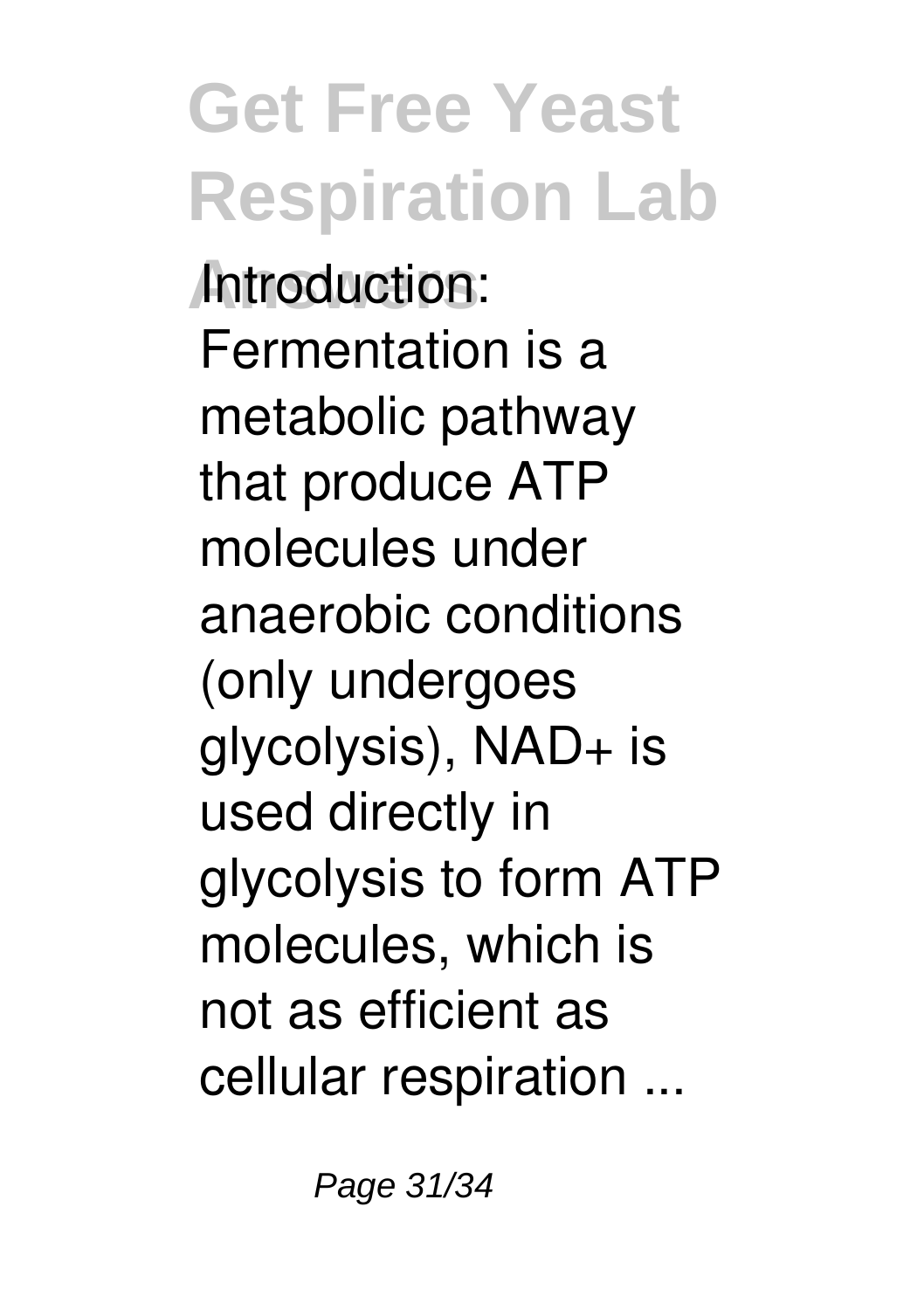**Get Free Yeast Respiration Lab Answers Lab Report On Yeast Fermentation - 1499 Words | Bartleby** The fuel in cellular respiration is glucose. The yeast we will be using is brewer's yeast (Saccharomyces cerevisiae), a singlecelled fungus. If yeast cells are given a source of sugar (fuel) in an anaerobic Page 32/34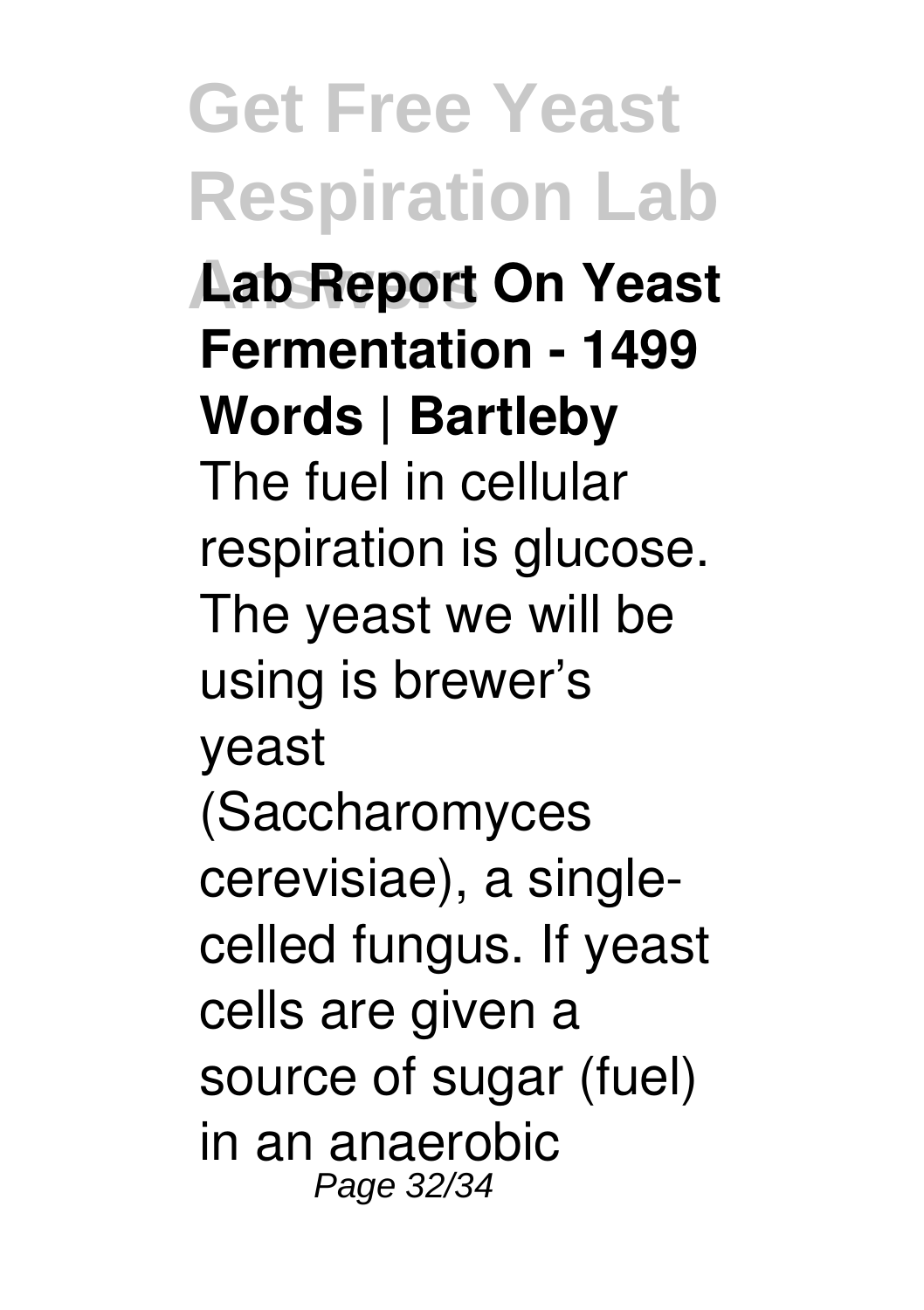**Answers** (oxygen-lacking) environment, the cells' waste products will be ethyl alcohol and carbon dioxide.

#### **Exercise 4 - Biology 105 Respiration** Yeast and Respiration Yeast is a living organism. In order for it to survive it needs to make energy. In its dried form the yeast is Page 33/34